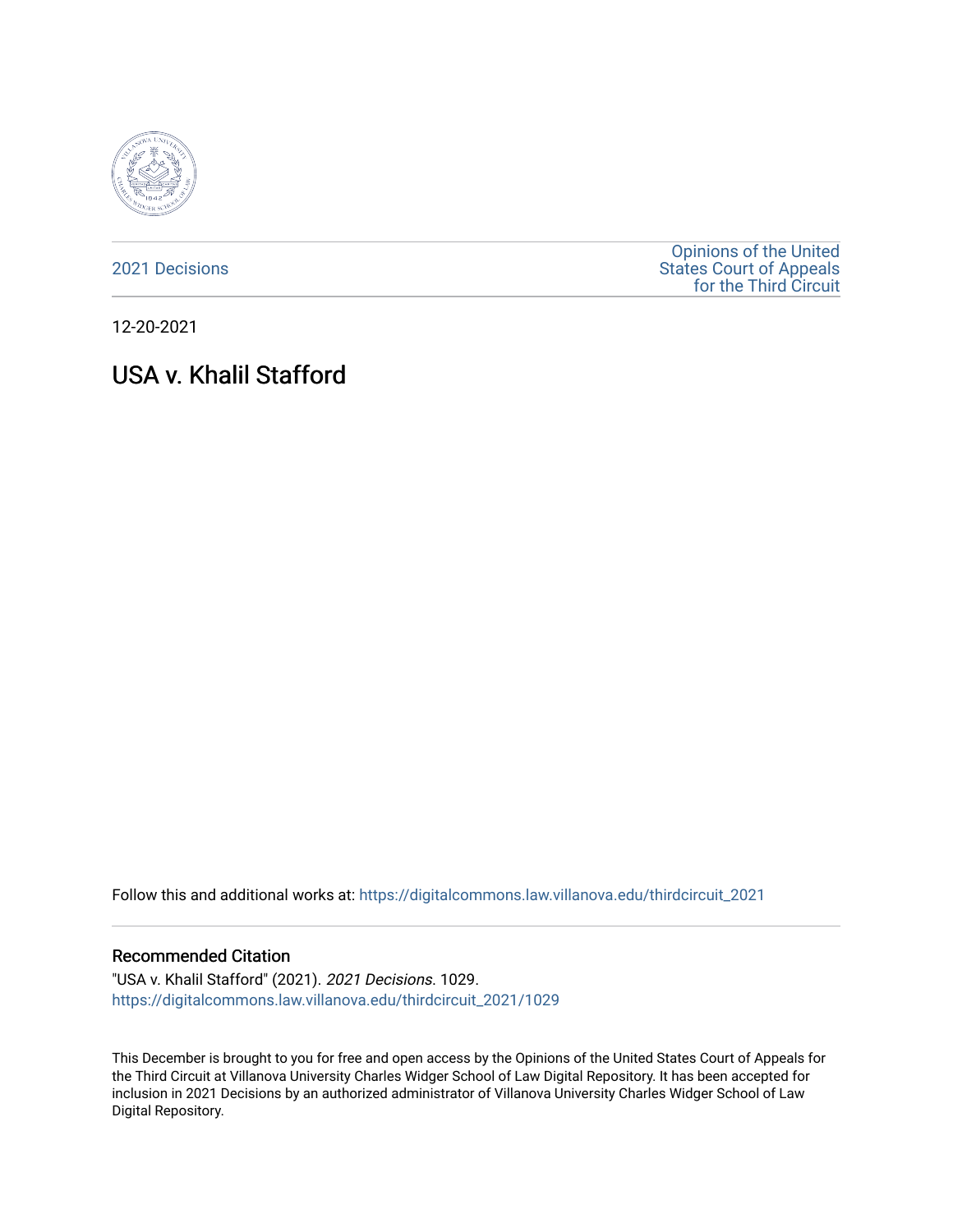## NOT PRECEDENTIAL

## UNITED STATES COURT OF APPEALS FOR THE THIRD CIRCUIT

No. 19-3833

#### UNITED STATES OF AMERICA

v.

KHALIL STAFFORD, aka Stod, aka Homicide,

Appellant

Appeal from the United States District Court for the District of New Jersey (District Court No. 2-14-cr-00220-011) District Judge: Honorable Madeline C. Arleo

Argued on April 21, 2021

Before: AMBRO, RESTREPO, Circuit Judges, and NOREIKA,\* District Judge

(Opinion Filed: December 20, 2021)

John J. McMahon (Argued) 80 Main Street Suite 580 West Orange, NJ 07052

Counsel for Appellant

Mark E. Coyne Rachael A. Honig

<sup>\*</sup> The Honorable Maryellen Noreika, United States District Judge for the District of Delaware, sitting by designation.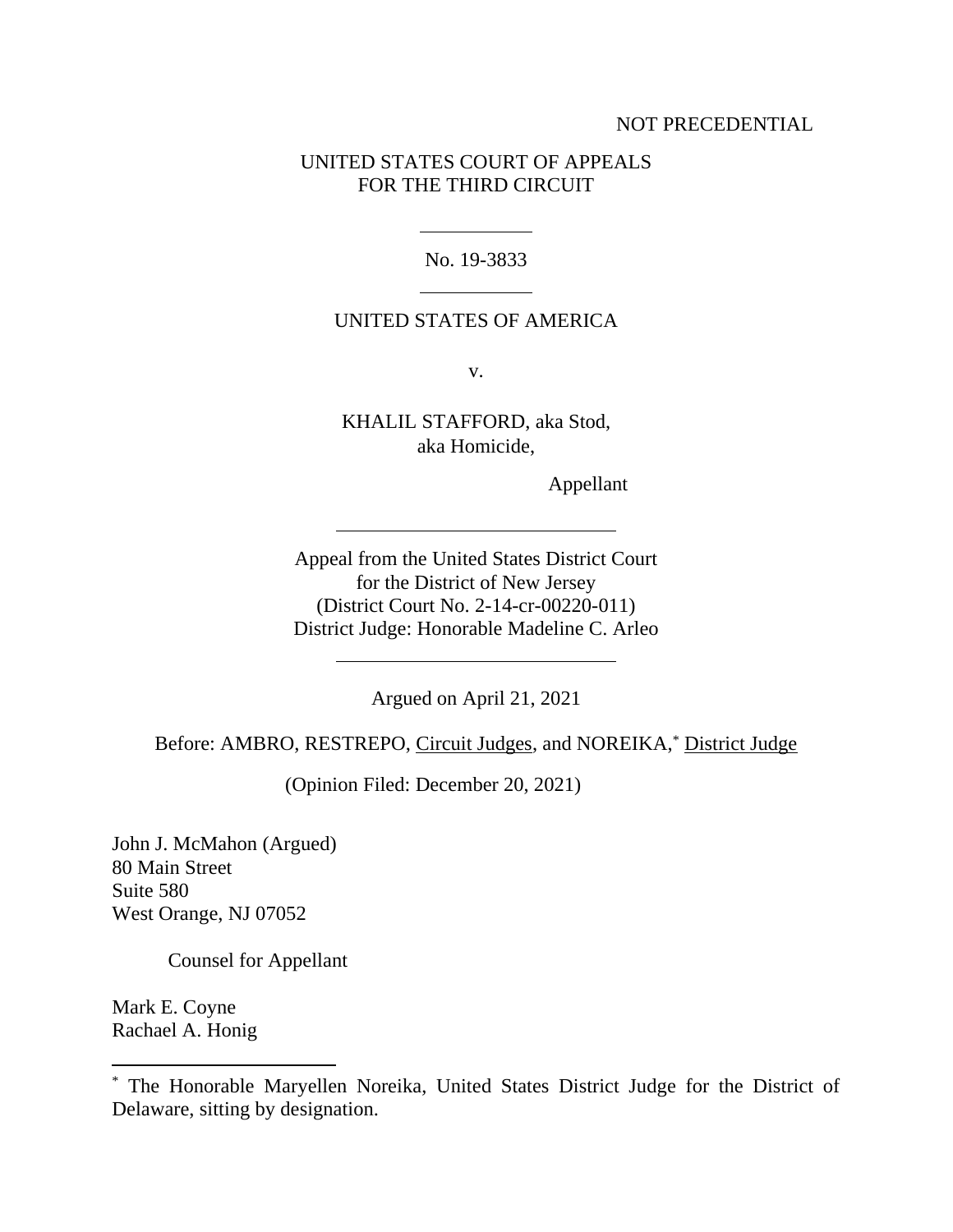Richard J. Ramsay (Argued) 970 Broad Street Newark, NJ 07102

Counsel for Appellee

# OPINION\*\*

AMBRO, Circuit Judge

Following an acquittal in New Jersey state court and a hung jury in an earlier federal trial, Khalil Stafford was convicted in the District of New Jersey of various drug and racketeering charges stemming from his activities in the Grape Street Crips. Stafford appeals to us, raising eight issues with his prosecution and conviction. We agreed to hear argument on two: (1) whether the District Court abused its discretion by excusing three jurors on the eve of deliberations, and (2) whether it erred in the instructions it gave for murder, a part of Stafford's racketeering convictions. We conclude that neither of these issues, nor any of the other six, justify disturbing his conviction. Thus we affirm.

#### **I. Background**

Khalil Stafford is a longtime member of the Newark, New Jersey chapter of the Grape Street Crips. In June 2010, he was attending a cookout when a shootout among members of the Crips erupted. When one of the gang members ran into a neighboring

<sup>\*\*</sup> This disposition is not an opinion of the full Court and pursuant to I.O.P. 5.7 does not constitute binding precedent.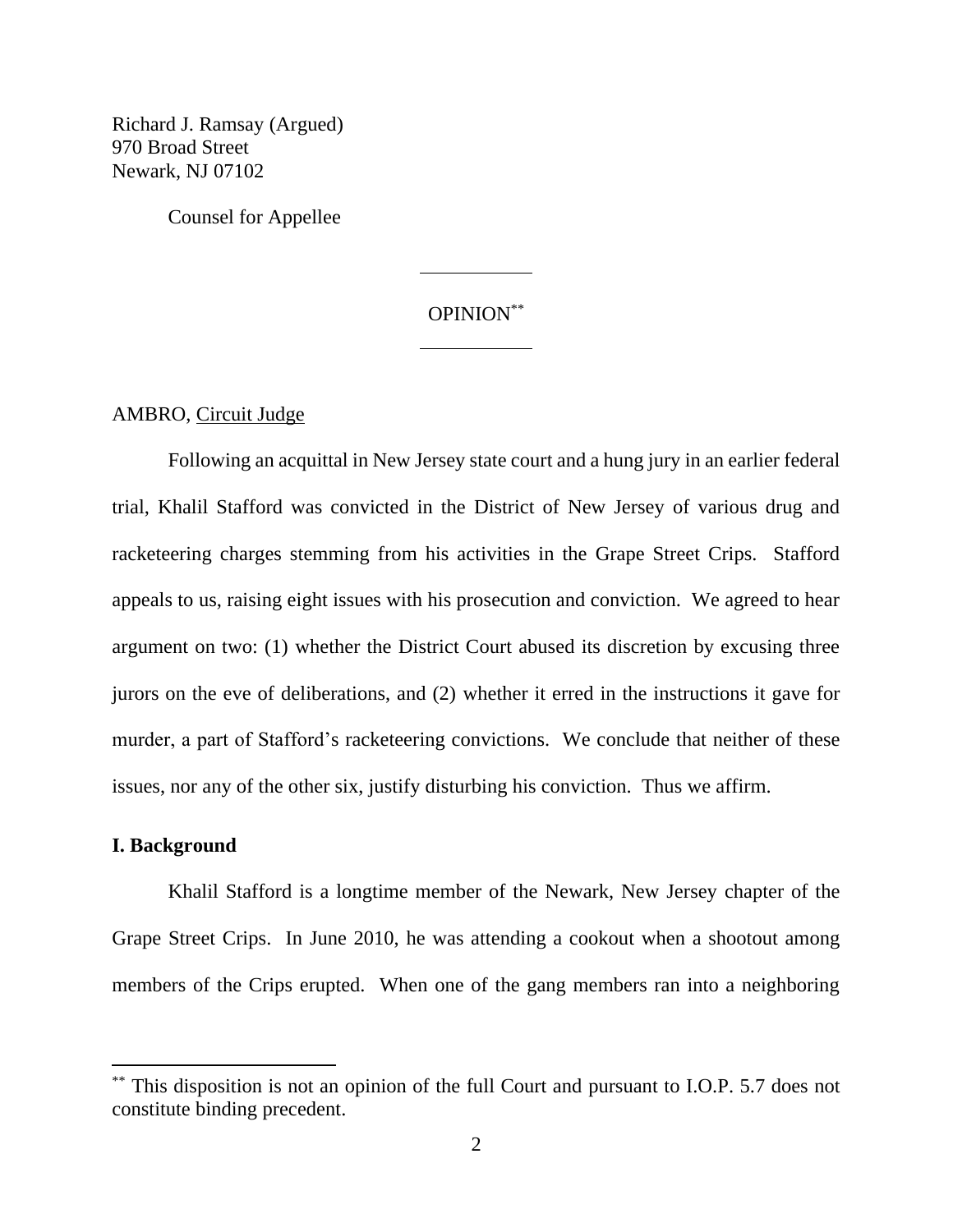home, innocent women and children sitting on the front porch were caught in the crossfire. One of the women, Hope Williams, was shot and killed.

The facts of the shootout are highly disputed. On Stafford's telling, he caught wind of a conflict between Tawan Williams' brother, Iyan Williams, and Aaron Terrell.<sup>1</sup> Iyan allegedly blamed Terrell for his brother's death, in whose memory the cookout was being held. When Terrell arrived at the cookout, Iyan, who appeared agitated and under the influence of drugs, became increasingly upset, and his mother encouraged him to avenge his brother. Stafford attempted to act as a peacemaker, but to no avail. Iyan opened fire at Terrell, which instigated the shootout. Stafford denies ever holding or shooting a gun.

In contrast, the Government claims that Stafford and Iyan were disputing an unpaid drug debt. When Stafford requested payment, Iyan refused and brandished his gun. Stafford interpreted this rebuff from a more junior Crips member as a sign of disrespect. He left the cookout and met up with Terrell and other Crips. The group obtained three guns and returned to confront Iyan. When they arrived back at the cookout, they opened fire on Iyan and his ally, Mustafa Stribling, triggering the shootout.

Stafford, Terrell, and others were prosecuted for the murder of Hope in New Jersey state court but were acquitted in April 2013. Over two years later, Stafford and several codefendants were indicted on various drug-related and Racketeer Influenced and Corrupt Organizations (RICO) charges. They did not initially relate to Hope's murder; rather,

<sup>&</sup>lt;sup>1</sup> Iyan Williams and Tawan Williams are not related to Hope Williams. We refer to these persons by their first names for clarity.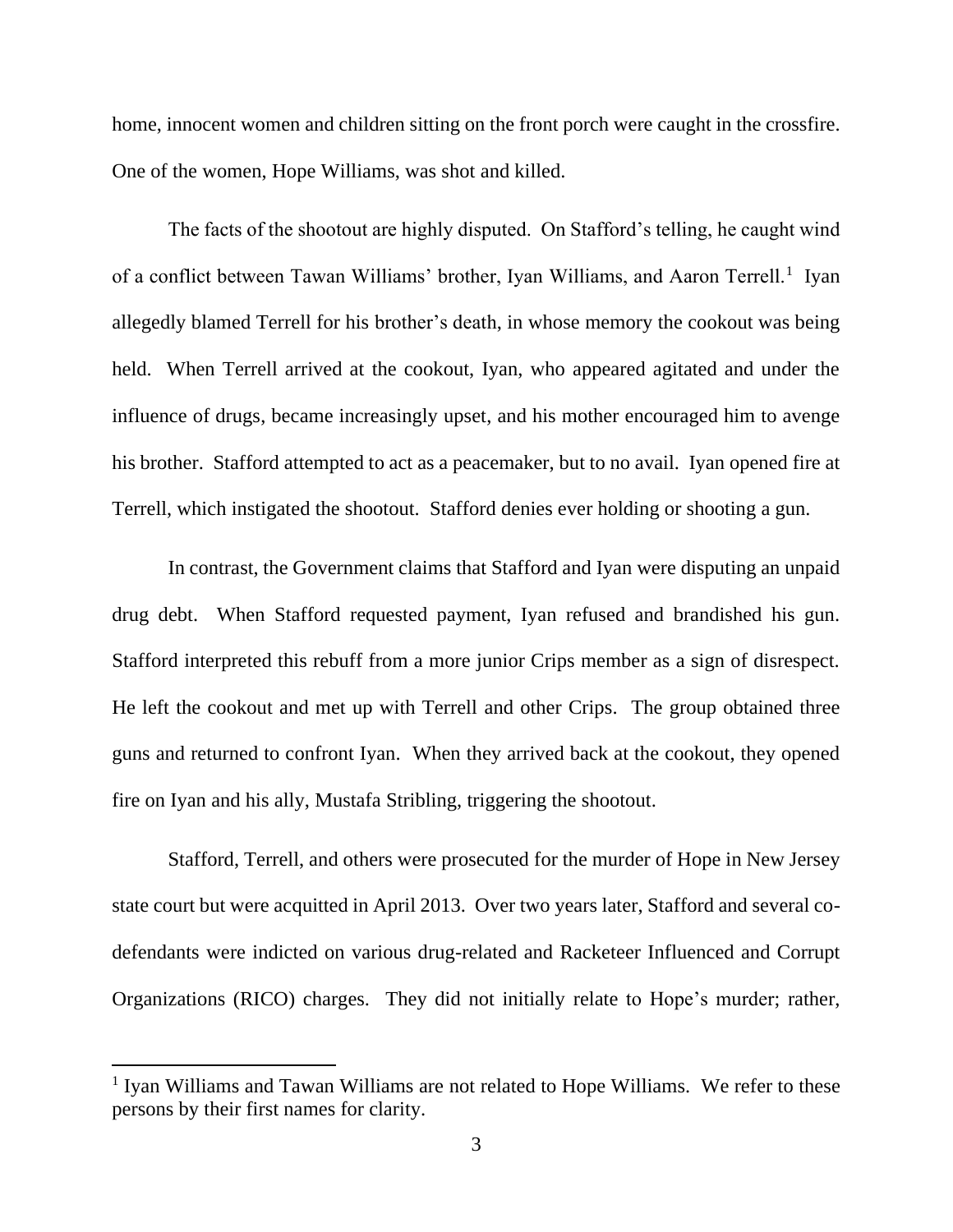Stafford was implicated in a broader investigation into the Grape Street Crips and its associates for drug trafficking and violence. In particular, the Government pointed to evidence that Stafford sold heroin to a confidential informant with labels that matched the heroin sold by Hanee Cureton, the operator of a large drug mill in Newark, New Jersey. Stafford maintains that his trafficking in drugs was an exclusively private endeavor in support of his own drug habit rather than a gang-run operation and claims that the packages he sold to the informant contained party tickets, not heroin.

The first federal trial ended in a mistrial after a hung jury. The Government then sought to sever the defendants into two groups: Corey Hamlet, Tony Phillips, and Ahmad Manley were classified as "violent" drug offenders who were tried first and found guilty in July 2018. Stafford and Cureton, the ostensibly "non-violent" drug-offenders, were retried, now on the seventh superseding indictment. For the first time, the Government added Hope's murder as a predicate RICO offense, as well as a separate Violent Crimes in Aid of Racketeering Act ("VICAR") count, against Stafford. The Government claims it added these counts after Terrell became a cooperating witness and provided critical evidence, later testifying that Stafford started shooting first after they saw Stribling reaching for his gun.Stafford moved to dismiss the new indictment on various grounds that included vindictive prosecution, but his motion was denied except with respect to one firearms charge that the Government conceded was beyond the statute of limitations. Cureton pled guilty and Stafford proceeded to trial, where he testified in his defense.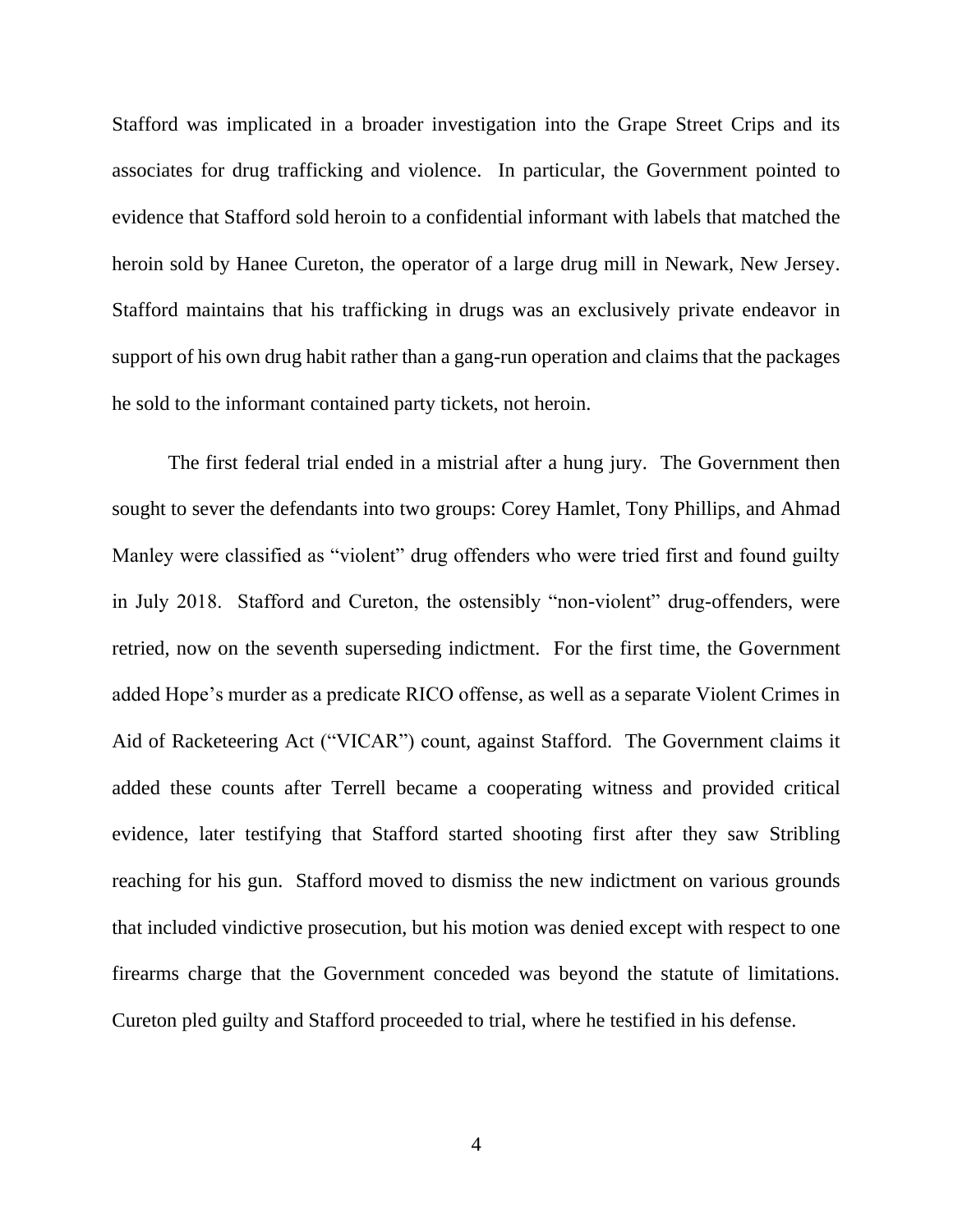Prior to the prosecution's rebuttal summation, a deputy marshal reported a conversation he overheard while driving a van containing some of the jurors. The Judge promptly questioned the marshal and jurors. The marshal stated he heard a woman discuss her sister's experience as a juror on a trial in which the jury wrongly found the individual guilty. Another juror purportedly responded with an affirmation. When questioned, however, the jurors primarily recalled a conversation about how the justice system in the United States differs from the justice system in Spain. The Government moved to exclude jurors 3, 5, and 10 on the grounds that they were discussing the consequences of wrongly finding a defendant guilty and because they were being evasive with the Judge during questioning. Stafford countered that the Government was attempting to strike an African-American woman who seemed sympathetic to Stafford's theory of the case. The Judge dismissed jurors 3, 5, and 10 and replaced them with alternates.

Stafford moved for a mistrial based on the allegedly improper replacement of the three jurors, as well as that Terrell referred to Stafford as his alias—"Homicide"—on the stand; both motions were denied. The jury ultimately found Stafford guilty of RICO (count 1), specifying two predicate acts: the murder of Hope and conspiracy to distribute and to possess with the intent to distribute heroin in quantities larger than one kilogram. They also found him guilty of VICAR based on the murder (count 2), conspiracy to distribute and possess with intent to distribute more than one kilogram of heroin (count 3), and distribution and possession with intent to distribute heroin (count 4). Stafford then unsuccessfully moved for judgments of acquittal for insufficiency of evidence. At the same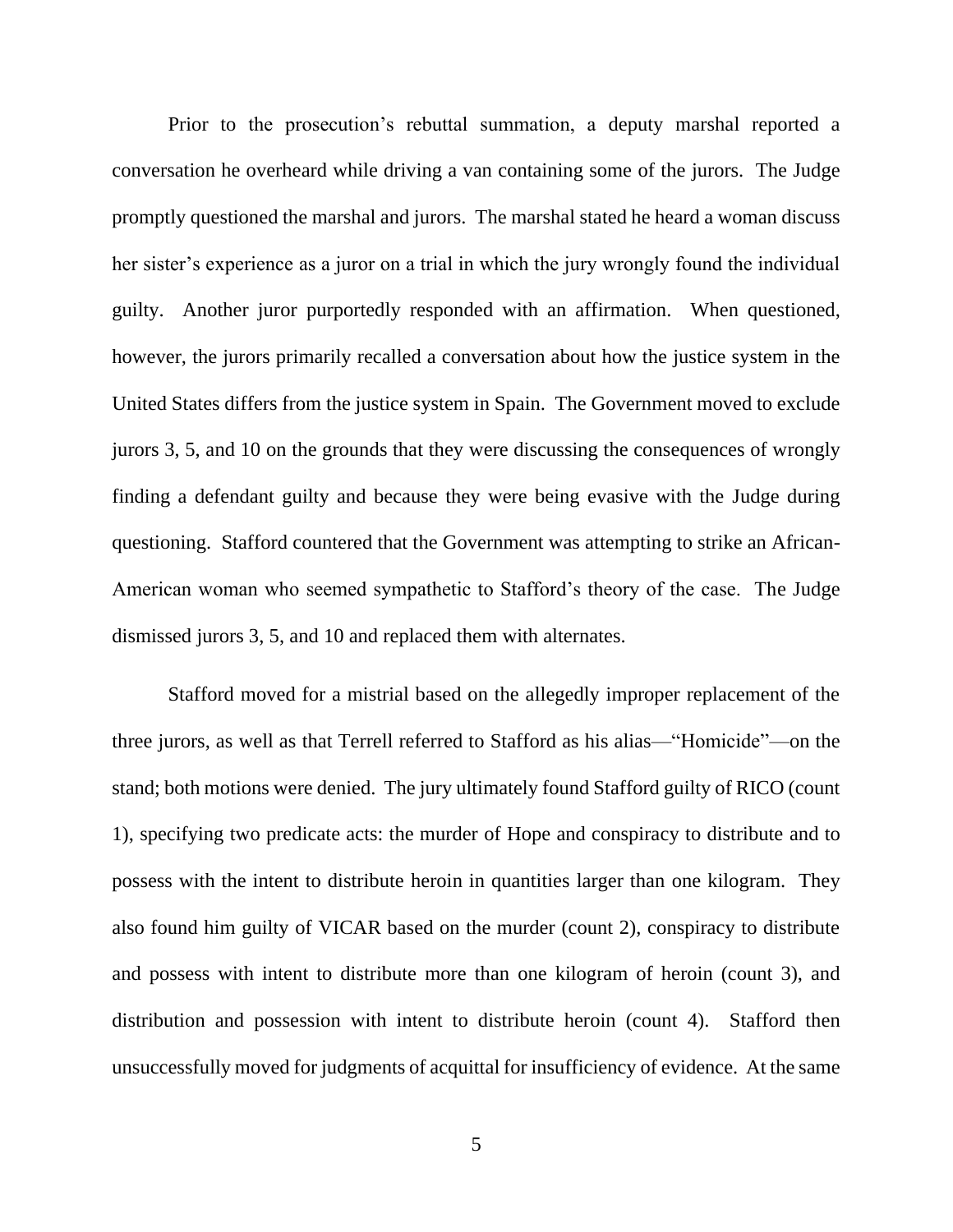time, the District Court also rejected Stafford's argument that his prosecution put him in double jeopardy. He appeals to us.

## **II. Discussion<sup>2</sup>**

We address each of Stafford's eight issues in turn.

# **A. The District Court Did Not Abuse Its Discretion by Replacing Three Jurors on the Eve of Deliberations.**

Stafford fi rst takes issue with the District Court's decision to replace jurors 3, 5, and 10 with alternate jurors on the eve of deliberations. We review the removal of jurors for abuse of discretion. *United States v. Penn*, 870 F.3d 164, 169 (3d Cir. 2017).

A trial court may use alternate jurors to "replace any jurors who are unable to perform or who are disqualified from performing their duties." Fed. R. Crim. P. 24(c). We give great deference to those decisions. The rule does not impose any particular procedures on the court. *See Penn*, 870 F.3d at 169. Instead, we have upheld its decision to replace jurors where it had "clearly articulated its reasoning on the record." *Id.* at 170. And further, we have cited to the Seventh Circuit for the proposition that we "will not overturn the trial court's decision to dismiss a juror pursuant to Rule 24(c) unless *no legitimate basis* for the court's decision can be found in the record." *Id.* at 169 (quoting *United States v. Pineda*, 743 F.3d 213, 217 (7th Cir. 2014) (emphasis in original)).

Here, the District Court engaged in detailed, on-the-record questioning of jurors about the conversation the marshal overheard in the van. Stafford contends that this

<sup>&</sup>lt;sup>2</sup> The District Court had jurisdiction under 18 U.S.C. § 3231. We have jurisdiction under 28 U.S.C. § 1291.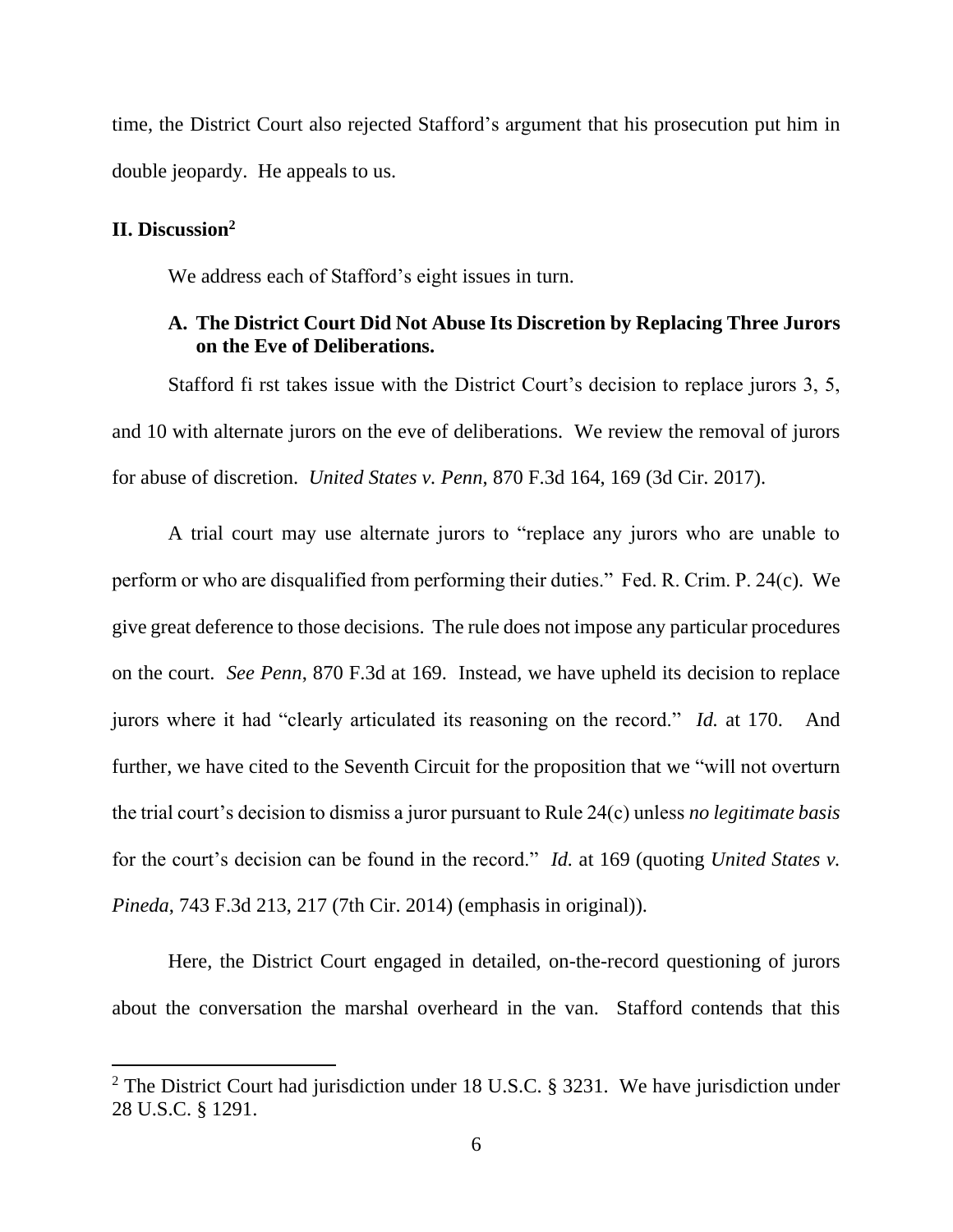questioning casts doubt on the marshal's account of the conversation and shows that the actual conversation was permissible. This misses the point. Even if the conversation in the van were completely benign, the District Court had the discretion to remove jurors that it found were evasive during questioning, and that reasoning alone, if supported by the record, is enough for us to affirm its decision on appellate review. The Supreme Court, dealing with a case of contempt against a juror for making false statements in *voir dire*, has described a juror whose "answers to [the court's] questions are willfully evasive or knowingly untrue . . . [as] a juror in name only. His relation to the court and to the parties is tainted in its origin; it is a mere pretense and sham." *Clark v. United States*, 289 U.S. 1, 11 (1933); *see also United States v. Thornton*, 1 F.3d 149, 154 (3d Cir. 1993) (reinforcing "the district court's wide latitude in making the kind of credibility determinations underlying the removal of a juror" in the context of the court observing that a juror "protested too much and I just don't believe her"); *cf. United States v. Augustin*, 661 F.3d 1105, 1134 (11th Cir. 2011).

Because the District Court supported its reasoning with specific and plausible evidence in the record, we cannot conclude that it abused its discretion in finding these jurors were evasive. After questioning them, the Court took a moment to "go through the evasiveness on the record[,]... begin[ning] with [juror] number three." App. at 3166. It noted that after it asked whether "someone relate[ed] the story of an experience of another family or friend about their service in a criminal case," Juror 3 responded simply by asking "Someone?" *Id.* When asked whether she was a participant in the conversation, Juror 3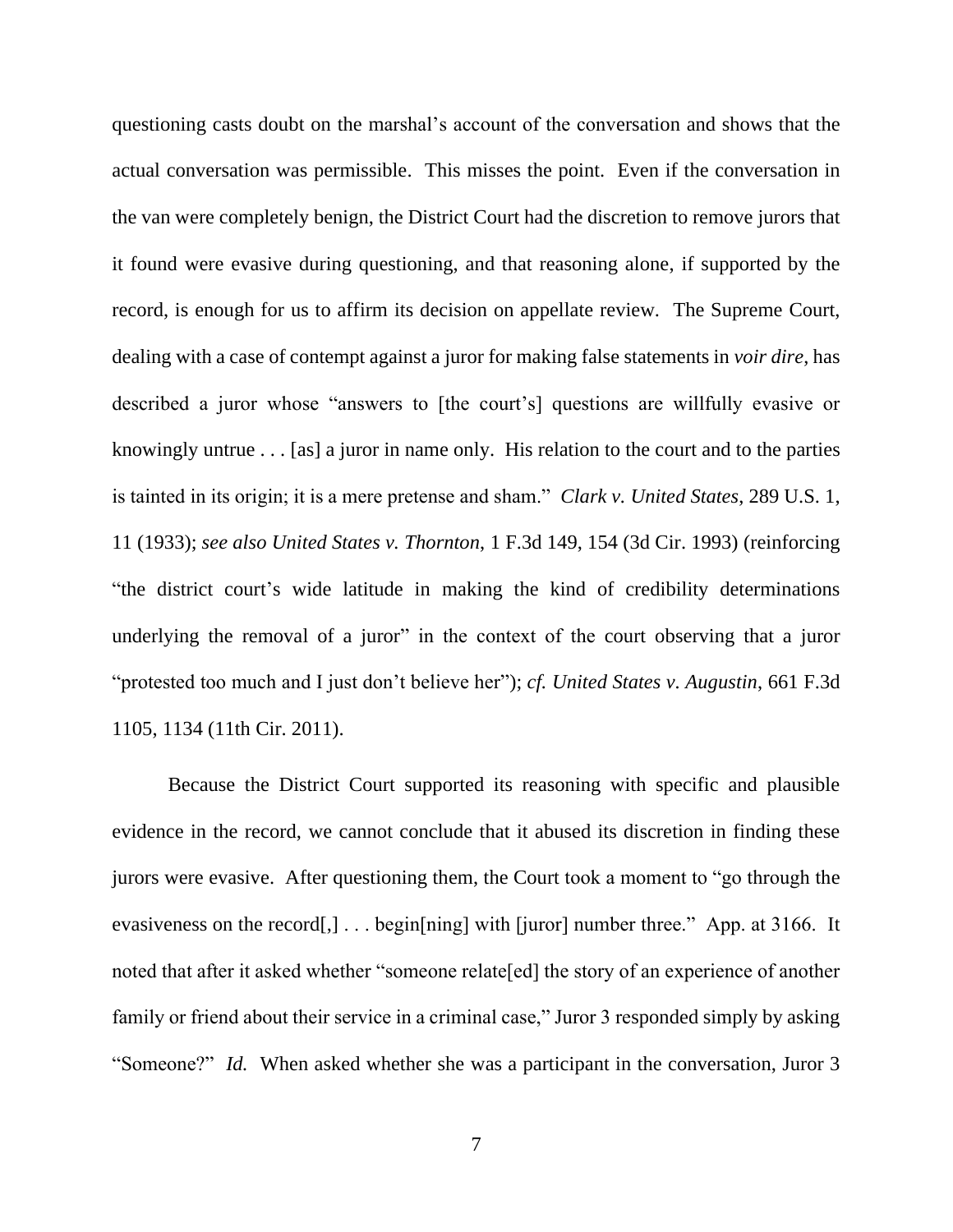responded "No," but then said she was "trying to remember," followed by she was "in the middle." *Id.* at 3166–67. The Court then contrasted Juror 3's answers to the questions with those of Juror 10, who relayed that Juror 3 actually did participate in this conversation by stating "wow" in response to a story about someone being incorrectly found guilty. *Id.*  at 3168. This discrepancy was particularly notable, as Juror 10 "later admitted" that she was the one who "began the conversation." *Id.* at 3170.

This concession by Juror 10, however, was also far from forthcoming. The District Court noted that she replied "I'm trying to think" several times in response to simple and direct questions about the conversation in the van. *Id.* at 3170–71. It was not until she was called back that she finally admitted she brought up the topic. *Id.* at 3172.

Stafford places special emphasis on the exclusion of Juror 5, who he claims appeared to be receptive to his case. But the District Court had a plausible and neutral reason to exclude Juror 5. It concluded that she was "not fully candid" in her responses, noting that she hedged her answers several times with language like "I can't say with certainty." *Id.* at 3168. And the Court noted that it "asked four times about a criminal trial, a result, and there was really no answer. It was never a denial; it was, I'm not sure, I don't remember the details." *Id.* at 3169. Only after substantially more questioning did Juror 5 finally concede that there was a conversation about a case in Spain. *Id.* at 3170. Moreover, Stafford has not shown he has a right to retain Juror 5 in particular, especially given he does not contend that the jury he ultimately received was partial or improperly excluded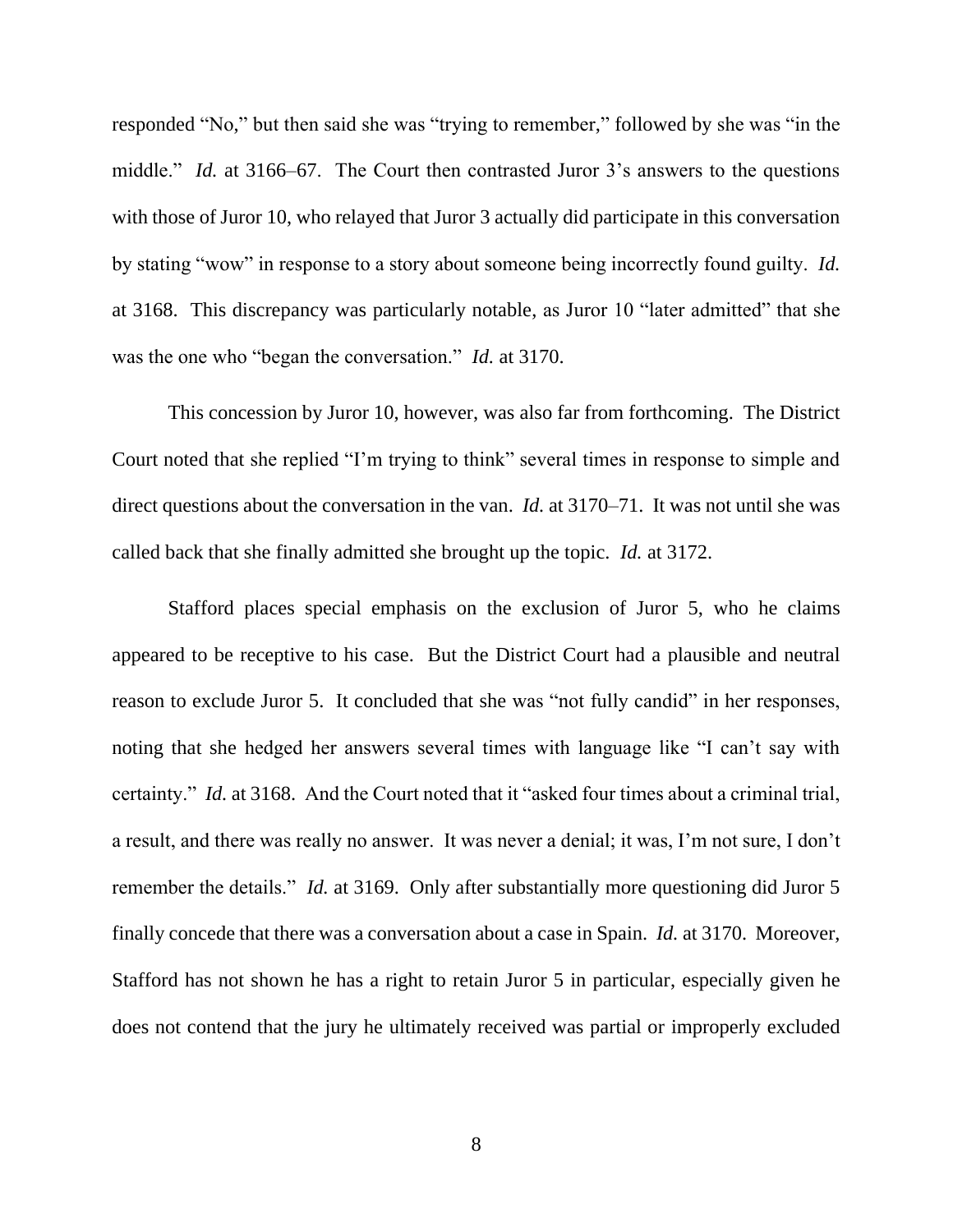some class of jurors. 3 *See Penn*, 870 F.3d at 168 (citing *United States v. Mendoza*, 510 F.3d 749, 754 (7th Cir. 2007), for the proposition that "Mendoza is not entitled to any Hispanics on the jury, nor by implication is he entitled to any one individual juror"); *United States v. Shiomos*, 864 F.2d 16, 18–19 (3d Cir. 1988) (declining to find reversible error in a jury sequestration order that affected the composition of the jury where the defendant "has not shown that some class of jurors was improperly excluded . . . or that the panel ultimately chosen was in any way not impartial"); *Thornton*, 1 F.3d at 154 (affirming the District Court's decision to replace a juror who was observed by a marshal to be exchanging "smiles, nods of assent, and other non-verbal interaction" with the defendant).

To be clear, we do not today conclude that Jurors 3, 5, and 10 were actually evasive, nor do we imply that replacing these jurors was necessary or even the best decision. But, as an appellate court, we are in a poor position to make that determination compared to district court judges, who can carefully observe the responses of the jurors to questioning, including their tone and body language. *See Penn*, 870 F.3d at 171 (citing *United States v. De Oleo*, 697 F.3d 338, 342 (6th Cir. 2012), for the proposition that "district judges are in the best position to view a juror's demeanor and determine whether she is able to shoulder

<sup>&</sup>lt;sup>3</sup> To the extent that Stafford also hints at a possible constitutional argument related to this juror because after her replacement, there "were only one or at most two African-Americans left on the jury," Stafford's Br. at 26, we agree with the Government that this argument is so cursory as to be forfeited. In any case, we have held that "there is no ... right" for a defendant to "maintain the racial composition of the jury as it was selected." *Penn*, 870 F.3d at 168–69.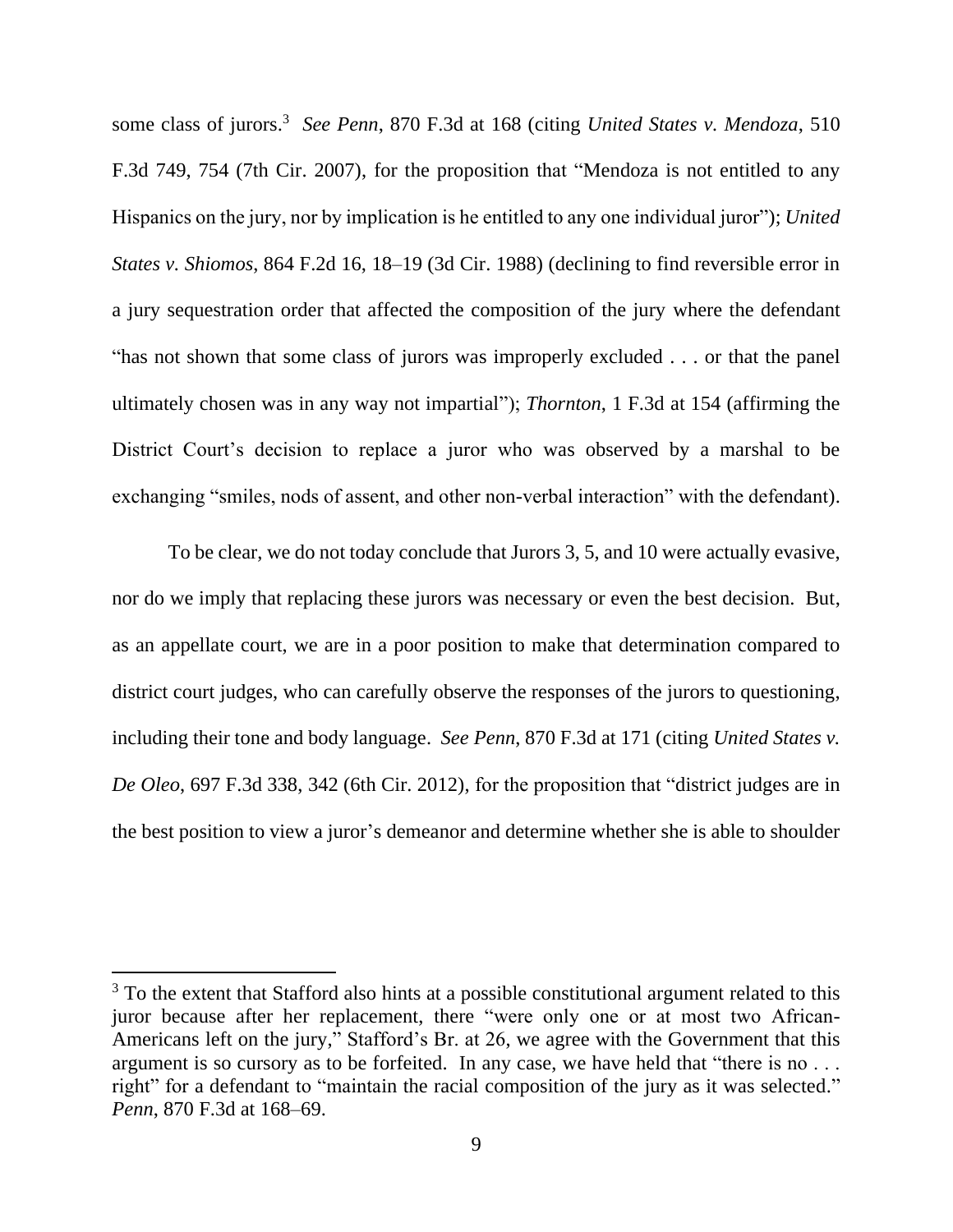the obligations of jury service"). Here, the District Court's exercise of its discretion is reasonable and permissible considering the record, and so we will not disturb its decision.

#### **B. The District Court Did Not Plainly Err in Failing to Provide Additional Instructions on the New Jersey Murder Predicate.**

Stafford next objects that the jury was not instructed that, under New Jersey law, murder is mitigated to manslaughter when it is "committed in the heat of passion resulting from a reasonable provocation." N.J.S.A. 2C:11–4(b)(2). His theory is that even if he shot and killed Hope in the middle of a firefight, it was in the heat of passion and provoked by others shooting at him.

The Government argues that Stafford's objections to the jury instructions are waived under the invited error doctrine because the instructions were jointly proposed. *See United States v. Ozcelik*, 527 F.3d 88, 97 n.6 (3d Cir. 2008). We do not agree. The instructions do not appear actually to have been proposed jointly. Rather, the Government submitted the instructions to the Court (after providing a copy and having a "consultation with defense counsel"), and the defense made some objections while failing to raise the specific objection now before us. App. at 2212, 2780–2807. Under these circumstances, we will not hold that Stafford invited the error he now asserts. Still, because he did not object to the jury instructions on this ground before the District Court, we review only for plain error. *United States v. Carter*, 401 F.2d 748, 750 (3d Cir. 1968). This means that if Stafford proves the existence of an (1) error that was (2) plain or clear under current law and (3) that prejudiced him (meaning it "affected the outcome of the district court proceedings"), we may exercise our discretion to correct the error if it (4) "seriously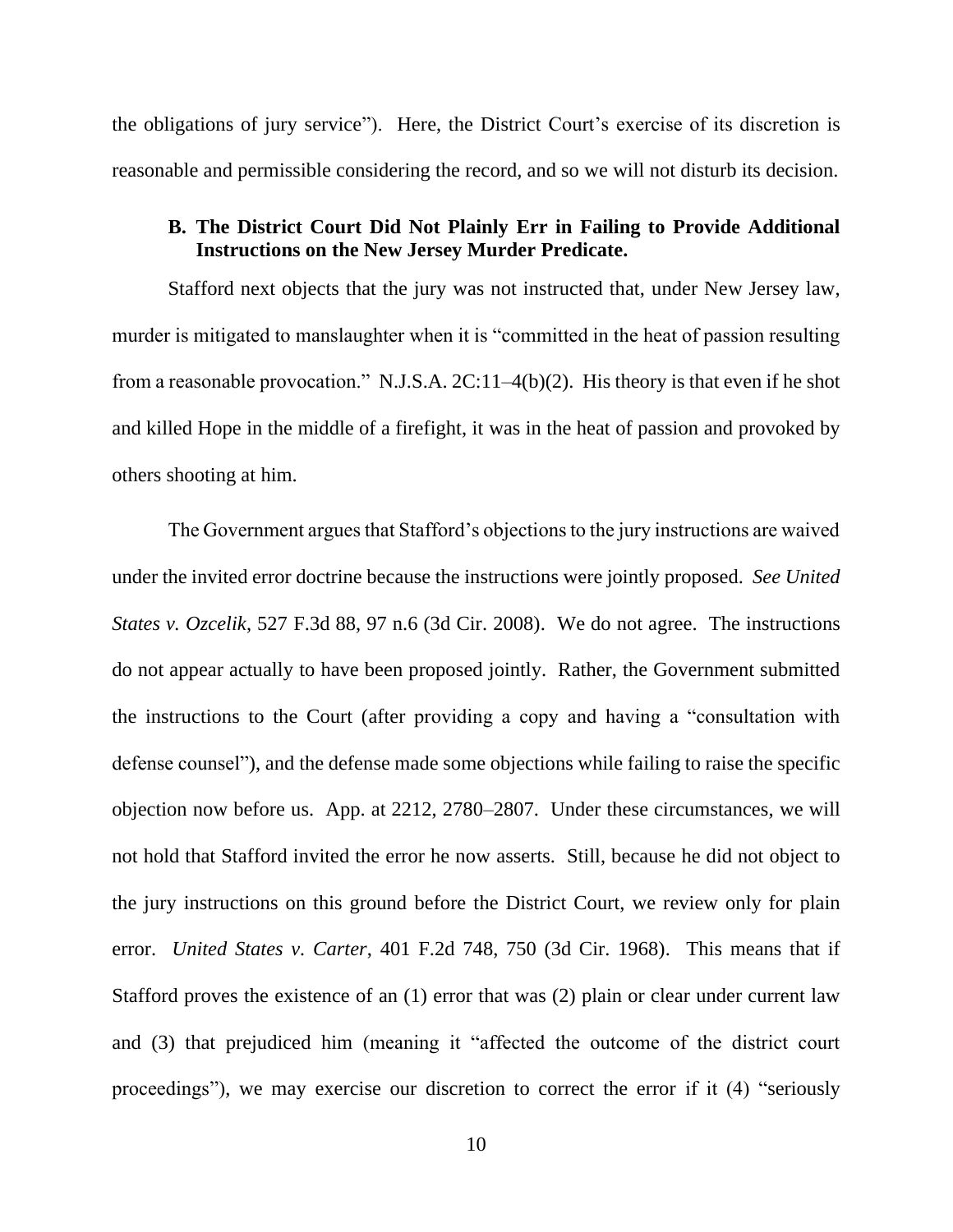affect[s] the fairness, integrity or public reputation of judicial proceedings." *United States v. Olano*, 507 U.S. 725, 732–36 (1993) (internal citation and quotation marks omitted); *see also United States v. Nasir*, 17 F.4th 459, 465 (3d Cir. 2021) (en banc).

We need not conclusively determine whether Stafford would be entitled to this jury instruction because he did not request it, and we conclude the District Court did not plainly err in failing to include the heat-of-passion instruction *sua sponte*. There is neither an onpoint case in our Circuit nor a strong consensus in the other Courts of Appeals that would make plain that this instruction would be required. *See, e.g.*, *United States v. Forsyth*, 594 F.2d 947, 952 (3d Cir. 1979) (concluding that it was not necessary to provide instructions on lesser bribery charges in connection with a RICO predicate act); *United States v. Fowler*, 535 F.3d 408, 421 (6th Cir. 2008) (holding that a defendant facing a murder RICO predicate was not entitled to a particular lesser included offense state law instruction); *see generally United States v. Cole*, 567 F.3d 110, 117 (3d Cir. 2009) (setting out situations in which we have found plain error). While we leave open the possibility that the specific New Jersey heat-of-passion instruction relevant here may be distinguished from these cases, the answer is certainly not plain or clear under existing law. And here, even if heatof-passion manslaughter is a plausible theory, it goes squarely against the primary theory advocated by Stafford—that he was a non-violent peacekeeper, not a justifiably provoked shooter. While defendants are generally free to argue inconsistent theories, it would not be obvious to the District Court that a defendant arguing he did not hold a gun during the shootout would also require a heat-of-passion instruction.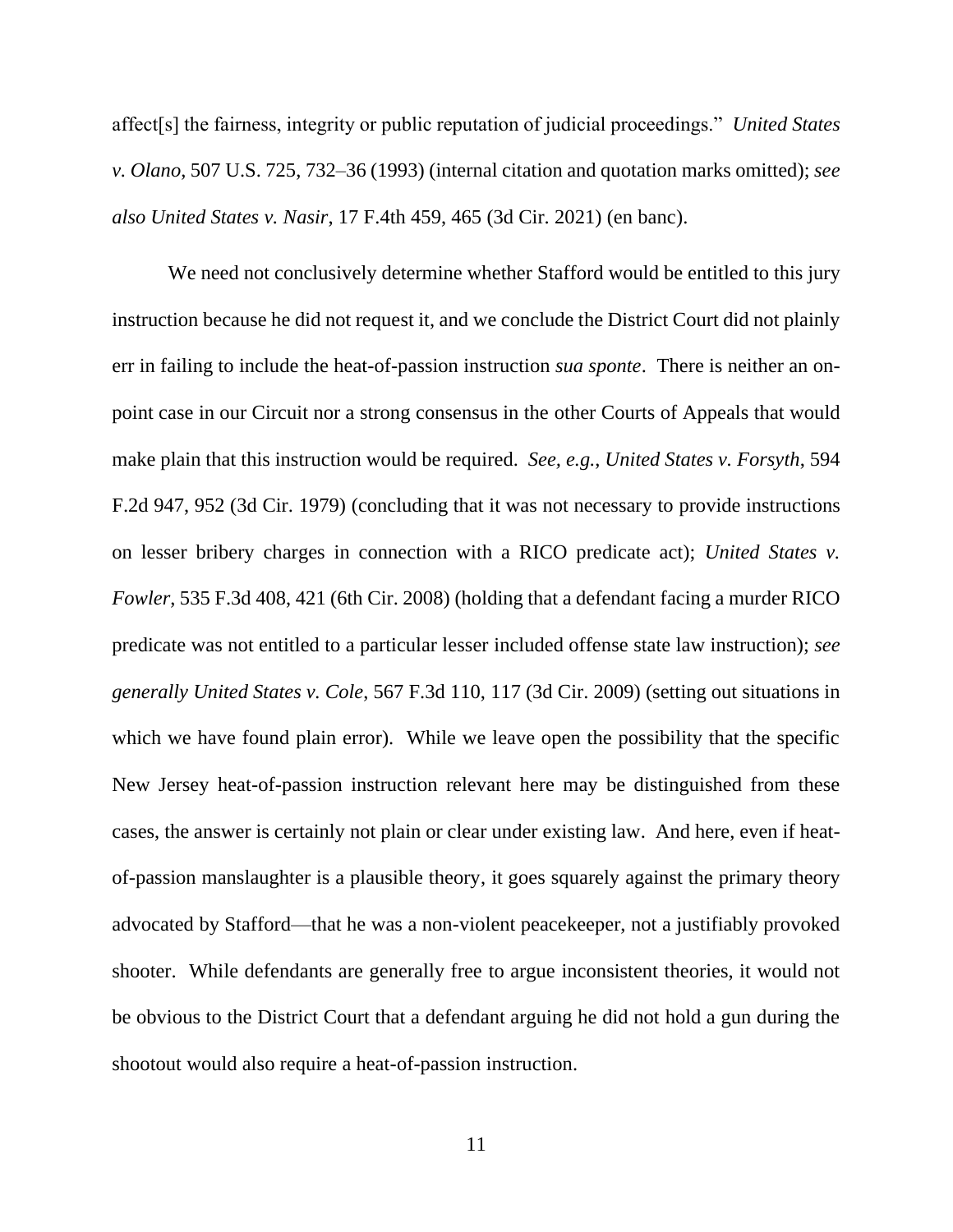Indeed, even a New Jersey trial court, familiar with the intricacies of its murder statute, would not be expected to issue *sua sponte* a heat-of-passion instruction in this context. *See State v. Robinson*, 643 A.2d 591, 489–92 (N.J. 1994) (holding that the trial court "does not . . . have the obligation on its own meticulously to sift through the entire record in every murder trial to see if some combination of facts and inferences might rationally sustain a manslaughter charge," but instead need only include an instruction "when the facts 'clearly indicate' the appropriateness of that charge" (internal citations and quotation marks omitted)). This reinforces our conclusion that the District Court's failure to do so was not plain error.

#### **C. Charging Stafford with RICO Murder Does Not Violate Double Jeopardy.**

The Double Jeopardy Clause of the Fifth Amendment provides that no person may be "twice put in jeopardy" "for the same offence." U.S. Const. amend. V. Stafford asserts he was tried twice for the same offense because RICO incorporates New Jersey's statutory definition of murder, and a state court jury already acquitted him of murder under New Jersey law. Stafford's Br. at 28–39. We exercise plenary review over the preserved double jeopardy argument. *United States v. Hodge*, 870 F.3d 184, 194 (3d Cir. 2017).

While Stafford's argument is colorable, it is stymied by our precedent. In *United States v. Pungitore*, 910 F.2d 1084, 1107 (3d Cir. 1990), we held that "appellants' previous acquittals for . . . murders do not provide us with reason to disturb their RICO convictions on double jeopardy grounds." This is because the federal interest in prosecuting a RICO offense differs from a state's interest in prosecuting the predicate offenses. *Id.* at 1106 (citing *United States v. Frumento*, 563 F.2d 1083, 1088 (3d Cir. 1977)). By prosecuting a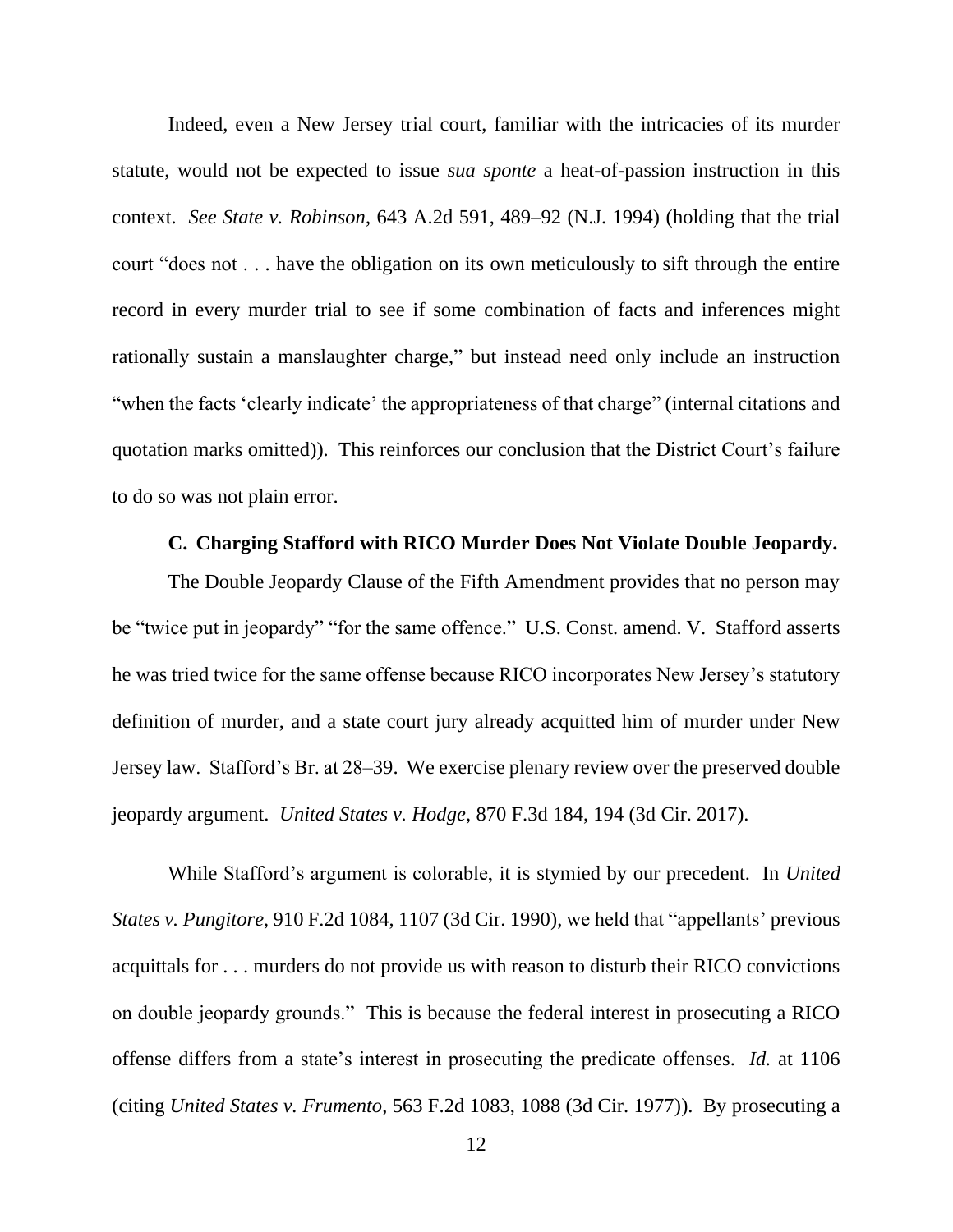RICO offense, the federal government, unlike a state, seeks to vindicate the effect of the predicate offenses "on interstate or foreign commerce through a pattern of racketeering activity." *Frumento*, 563 F.2d at 1088. *But see id.* at 1099 (Aldisert, J., dissenting) (arguing that double jeopardy should apply when "defendants have previously been indicted, tried, and acquitted of the precise state crime assimilated into the federal crime by definition").

Contrary to the assertion by Stafford, the Supreme Court's recent decision in *Gamble v. United States*, 139 S. Ct. 1960 (2019), does not alter our analysis. Stafford's Br. at 30–37. He contends that, under *Gamble*, his RICO and VICAR charges are impermissible "carve out[s]" and "exceptions" to the double jeopardy rule. *Id.* at 36. On the contrary, *Gamble* merely reaffirmed the dual sovereignty doctrine that motivated our decisions in *Pungitore* and *Frumento*. *See Gamble*, 139 S. Ct. at 1966, 1980; *see also United States v. Lanza*, 260 U.S. 377, 382 (1922) ("[A]n act denounced as a crime by both national and state sovereignties is an offense against the peace and dignity of both and may be punished by each."); *Abbate v. United States*, 359 U.S. 187, 195 (1959) (declining to overrule *Lanza* because "[n]o consideration or persuasive reason . . . is advanced why we should depart from [*Lanza*'s] firmly established principle"). Since *Gamble*, two other circuit courts have rejected double jeopardy challenges to RICO convictions that involve earlier state prosecutions. *See United States v. Brown*, 973 F.3d 667, 702 (7th Cir. 2020); *United States v. Leoner-Aguirre*, 939 F.3d 310, 321 (1st Cir. 2019). Thus *Gamble* does not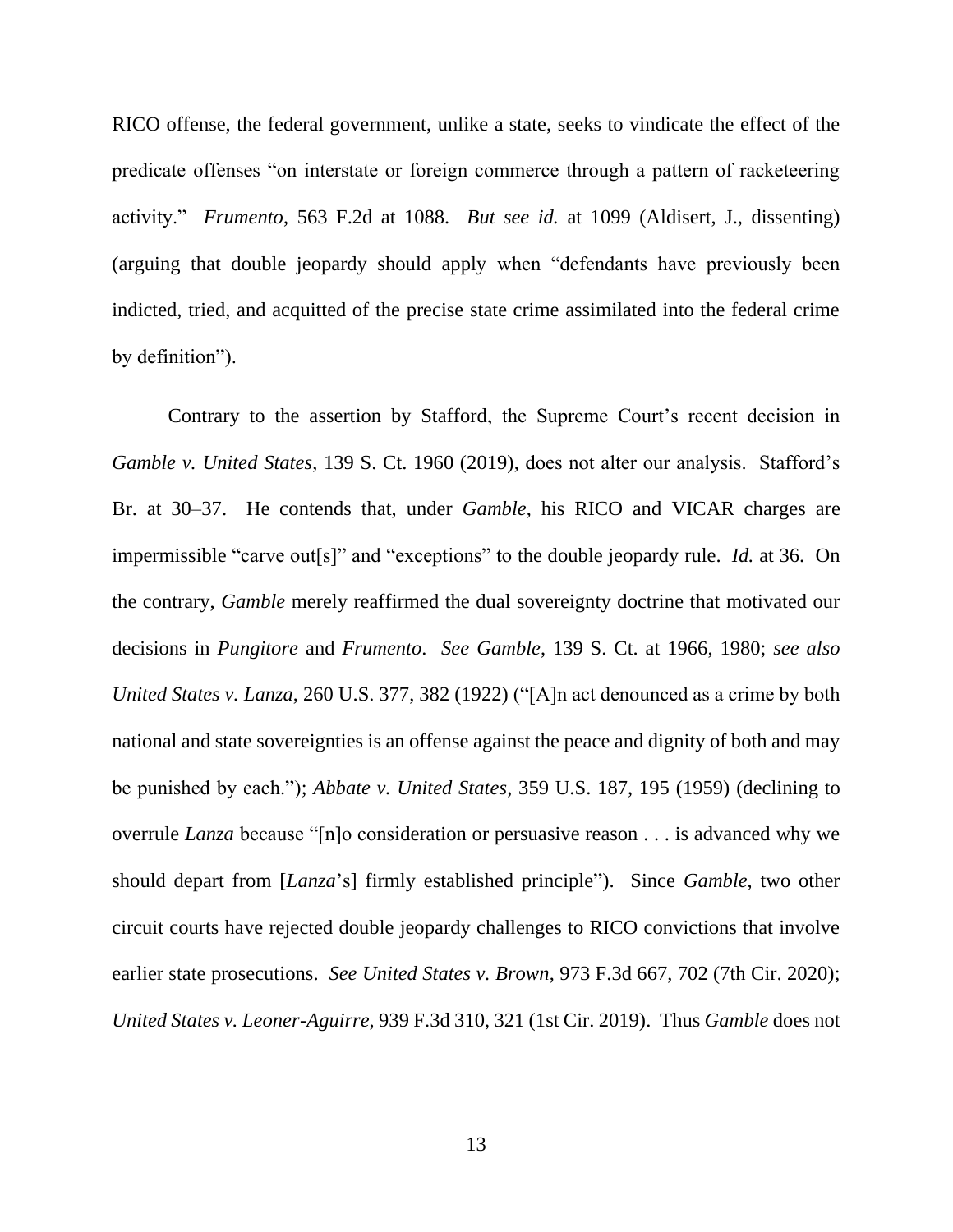disturb our precedents in *Pungitore* and *Frumento* that preclude Stafford's double jeopardy argument.

# **D. Stafford Has Not Shown that the Government's Addition of the Murder Predicate on Retrial Amounts to Vindictive Prosecution.**

Stafford claims that the Government acted vindictively when it added RICO and VICAR charges associated with Hope's murder for his second trial after he went to trial the first time, testified in his own defense, and successfully sought a retrial. **Stafford's Br. at 48.** The District Court denied his motion to dismiss the indictment on this ground, which we review for clear error to the extent it relied on factual determinations and without deference to the extent it applied the law. *United States v. Esposito*, 968 F.2d 300, 303 (3d Cir. 1992).

Stafford's claim of vindictive prosecution is not frivolous. The Government, despite knowing Stafford was previously charged with Hope's murder in state court years earlier, did not charge him in connection with that murder in his first trial. Instead, it added those charges late in the process, after his first trial had resulted in a mistrial, and after it had already classified Stafford as a "non-violent" offender for retrial.

In general, "there are two ways in which a defendant can prove a claim of vindictiveness." *United States v. Paramo*, 998 F.2d 1212, 1220 (3d Cir. 1993). First, he may "use evidence of a prosecutor's retaliatory motive to prove actual vindictiveness." *Id.* Second, "in certain circumstances, a defendant may show facts sufficient [for] a presumption of vindictiveness." *Id.* Here, the District Court found that there was "no

14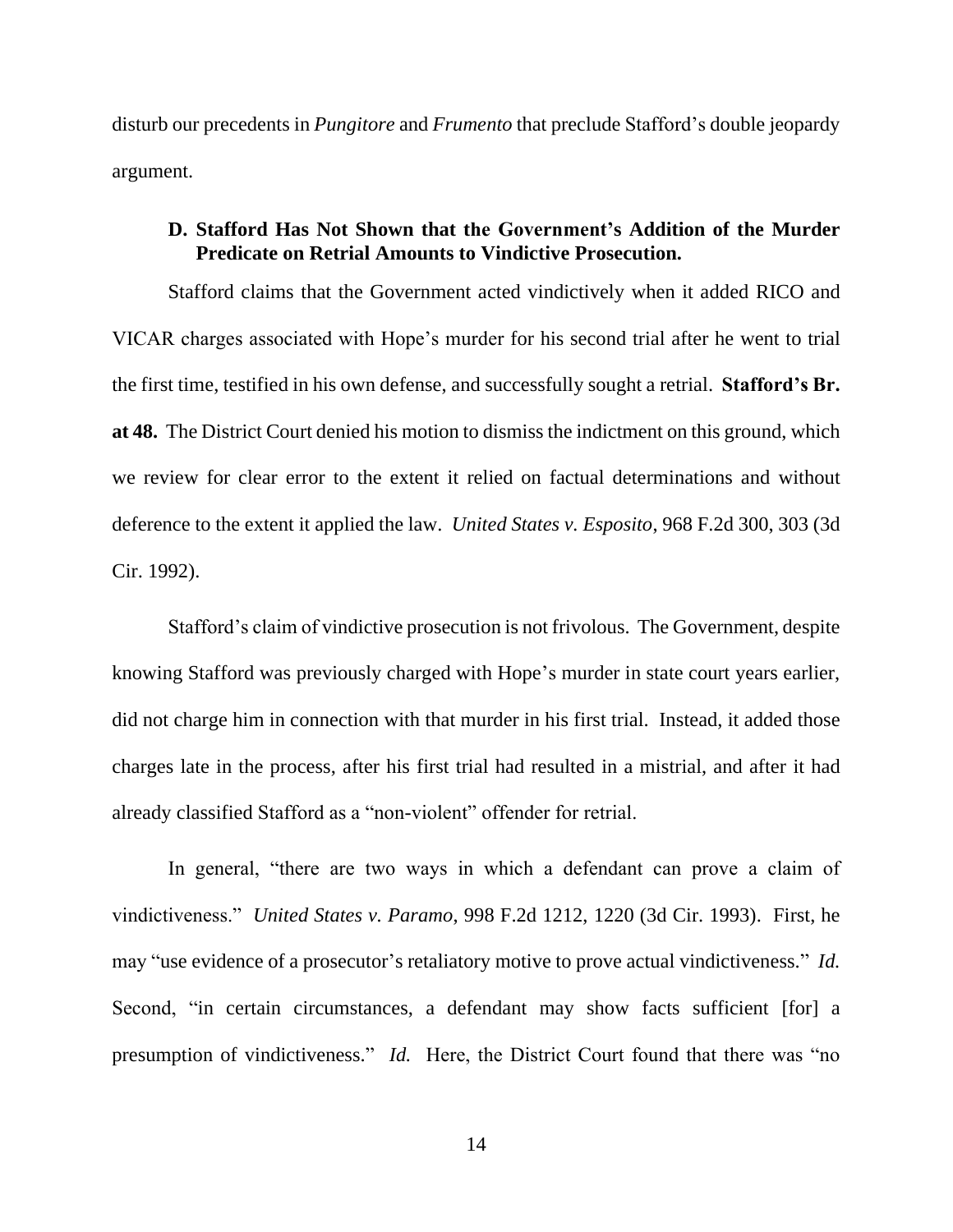evidence of any vindictiveness," and it had "no reason to infer in any way, shape, or form that [adding a charge] was done to be vindictive." App. at 172.

On the record before us, we cannot conclude that this finding was clearly erroneous or that the Court misapplied the law. *See generally United States v. Goodwin*, 457 U.S. 368, 380 n.12 (1982) (noting that the Court's earlier decision had left open "the possibility that a defendant might prove through objective evidence an improper prosecutorial motive," but it had declined to find sufficient proof even when "the prosecutor had stated explicitly that additional charges were brought to persuade the defendant to plead guilty"); *id.* at 380–81 ("[T]here is no evidence in this case that could give rise to a claim of *actual* vindictiveness; the prosecutor never suggested that the charge was brought to influence the respondent's conduct." (emphasis in original)); *Paramo*, 998 F.2d at 1221 (noting that proof of actual vindictiveness is "exceedingly difficult to make," as the Supreme Court has "adopted . . . a strict standard of proof" (internal quotation marks and citation omitted)).

We thus ask whether we have a circumstance pointing to the presumption of vindictiveness. We apply this presumption "only where there exists a realistic likelihood of vindictiveness." *Paramo*, 998 F.2d at 1220 (internal quotation marks and citation omitted). And Stafford's circumstances appear a poor fit for the presumption. *See, e.g.*, *Esposito*, 968 F.2d at 302 n.1 (observing that "the presumption of vindictiveness does not apply" where "the circumstances have changed"); *United States v. Marrapese*, 826 F.2d 145, 149 (1st Cir. 1987) (concluding that "it is unlikely any retaliatory animus flowed from the first trial's ending in a mistrial; after all, the mistrial was due to a hung jury, not to any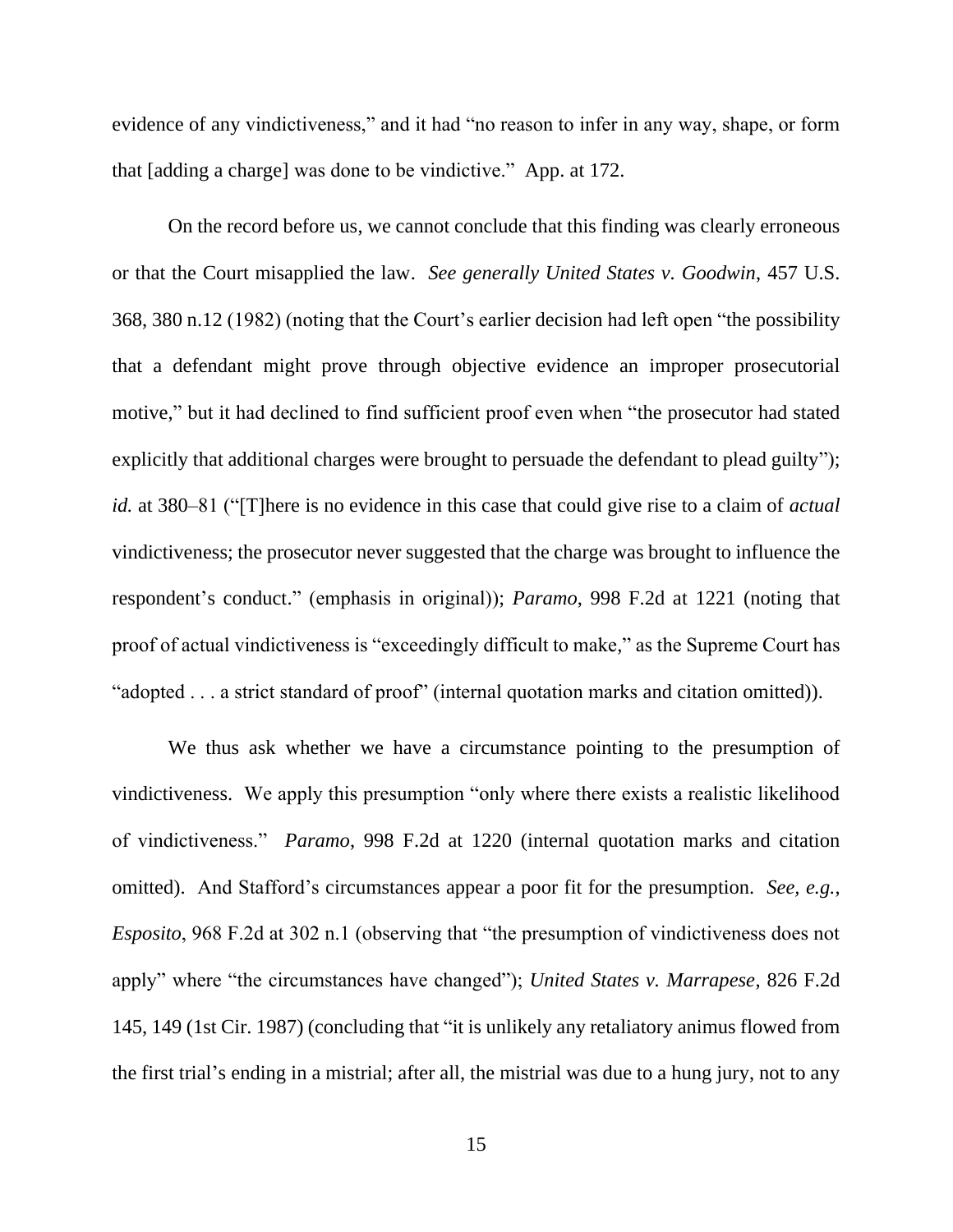legal challenge by [the defendant]"); Gov't Br. at 31 (noting that Stafford faced mandatory life in prison regardless whether they had added Hope's murder). But even assuming in Stafford's favor, without deciding, that he could prove a realistic likelihood of vindictiveness that would ordinarily be sufficient to raise the presumption, it "still would not apply" if "the government has proffered legitimate reasons, based on objective record evidence," for its conduct. *Paramo*, 998 F.2d at 1220; *see also Esposito*, 968 F.2d at 305 ("And even if a presumption applies, the government may rebut it by proffering legitimate, objective reasons for its conduct.").

The Government explains that it did not get Terrell (their star witness on the murder) to cooperate and provide inculpatory testimony against Stafford until just before the first trial, too late to add the charge during the first prosecution. This explanation is reasonable and supported by the District Court's recitation of the facts.<sup>4</sup> See, e.g., App. at 169 (noting that the first trial date was "a firm trial date" and that the Court had "vividly advis[ed] that this was to be the last indictment"); *id.* at 170 (finding that "on September 28th[] Mr. Terrell pled guilty and was free to serve as a cooperating witness in this case, and at that point . . . we were literally two weeks away from trial"). Stafford's claim of prosecutorial vindictiveness thus comes up short.

<sup>4</sup> Stafford notes that the Government first severed him from some of his co-defendants on the ground that he was a non-violent drug offender, and only later reversed course and sought an indictment related to Hope's murder. This alone does not change our conclusion. *See Goodwin*, 457 U.S. at 382 ("A prosecutor should remain free before trial to exercise the broad discretion entrusted to him to determine the extent of the societal interest in prosecution. An initial decision should not freeze future conduct.").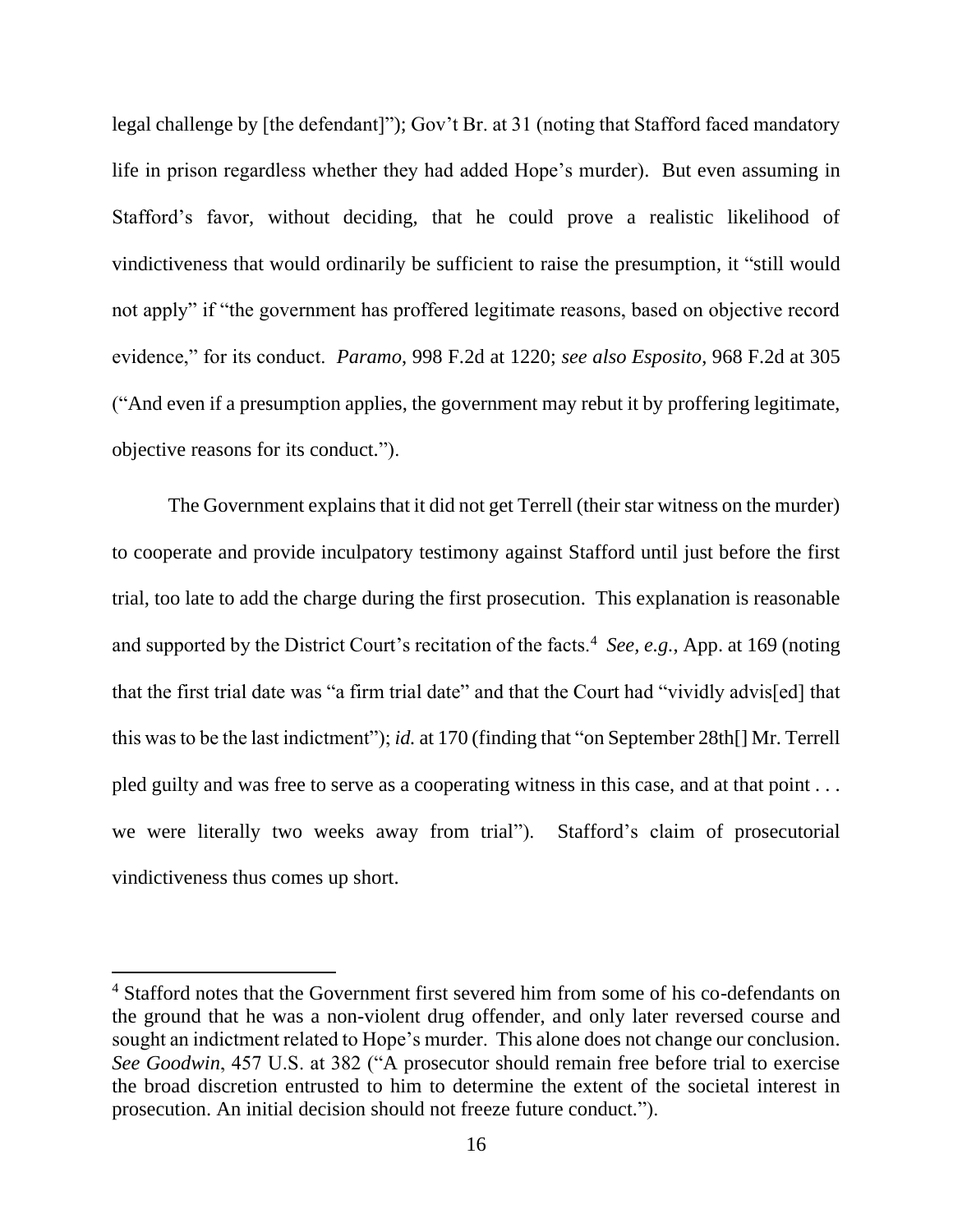## **E. The District Court Did Not Abuse Its Discretion in Failing to Grant a Mistrial Because of One Reference to Stafford by the Alias "Homicide."**

The District Court instructed the parties to avoid using Stafford's nickname "Homicide" throughout the trial for obvious reasons.<sup>5</sup> App. at  $224-26$ . Nonetheless, one witness slipped up and called Stafford "Homicide" on one occasion, which was also preceded by the abbreviated form "Homo." App. at 819. The District Court denied Stafford's subsequent motion for a mistrial, a decision that we review for abuse of discretion. App. at 851; *United States v. Lore*, 430 F.3d 190, 207 (3d Cir. 2005).

It is hard to imagine a nickname more prejudicial than "Homicide" in a murder trial. But use of a prejudicial nickname does not always require a mistrial. *Cf. United States v. Williams*, 974 F.3d 320, 361 (3d Cir. 2020) (permitting use of a defendant's nickname "Killer" because it had some probative use). "In reviewing the denial of [a] motion on that standard, three factors guide our analysis: (1) whether [the witness's] remarks were pronounced and persistent, creating a likelihood they would mislead and prejudice the jury; (2) the strength of the other evidence; and (3) curative action taken by the district court." *Lore*, 430 F.3d at 207. Here, as in *Lore*, the "single statement by a witness . . . can hardly be deemed 'pronounced and persistent'" in the context of the three-week trial and the twoday testimony by this witness. *Id.* The record evidence in this case is quite strong, including damning eyewitness testimony by Terrell that tied Stafford to both drug activity and the shooting that led to Hope's murder. *See, e.g.,* App. at 872, 932. And while the

<sup>5</sup> However, the Court did allow the abbreviated form "Cide," on the ground that it could be short for words other than homicide and there was probative value because that name matched some documentary evidence in the form of a photo notation. App. at 225, 853.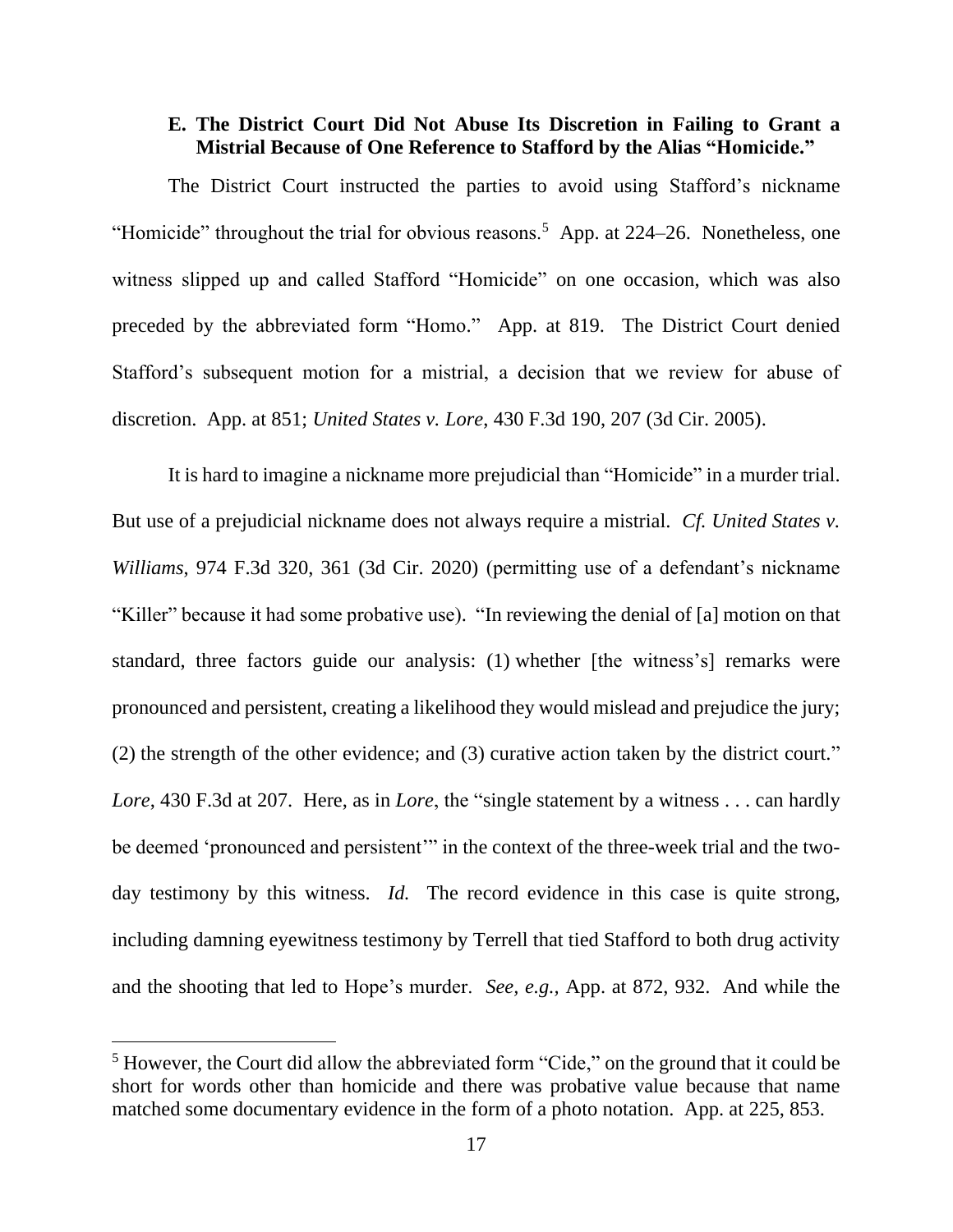Court did not issue a curative instruction to the jury regarding this remark, that decision rested with Stafford's counsel, who reasonably declined the Court's offer of an instruction on the belief that it was better to just let it go rather than drawing the jury's attention to it. App. at 852–53 (The Court: "And if you want me to give the instruction, I will, but I thought it was better to let it go . . . ." Defense Counsel: "So thank you for that. Your inclination was the correct one, and I appreciate your handling it exactly as you did . . . . [W]e want you to give the instruction to [the witness,] . . . [a]nd we do not want anything addressed to the jury in any way."). In that context, we are confident the District Court did not abuse its discretion by denying a mistrial based on this isolated use of a prejudicial nickname.

# **F. The District Court's Evidentiary Limitations on Stafford's Testimony at Trial Were Permissible.**

Stafford takes issue with the District Court's rulings that excluded his own testimony that Iyan was using PCP (a hallucinogenic drug), that Stafford had chastised him about this drug use, and that Iyan and his family blamed Terrell for the murder of Iyan's brother. We generally review evidentiary rulings for abuse of discretion, although we do not apply the deferential standard when (1) a district court does not make a record of the balancing required under Federal Rule of Evidence 403 or (2) when we are interpreting the rules themselves. *United States v. Bailey*, 840 F.3d 99, 117 (3d Cir. 2016); *United States v. Pelullo*, 964 F.2d 193, 199 (3d Cir. 1992). And, to the extent Stafford argues that these evidentiary limitations impermissibly restricted his right to testify in his own defense, we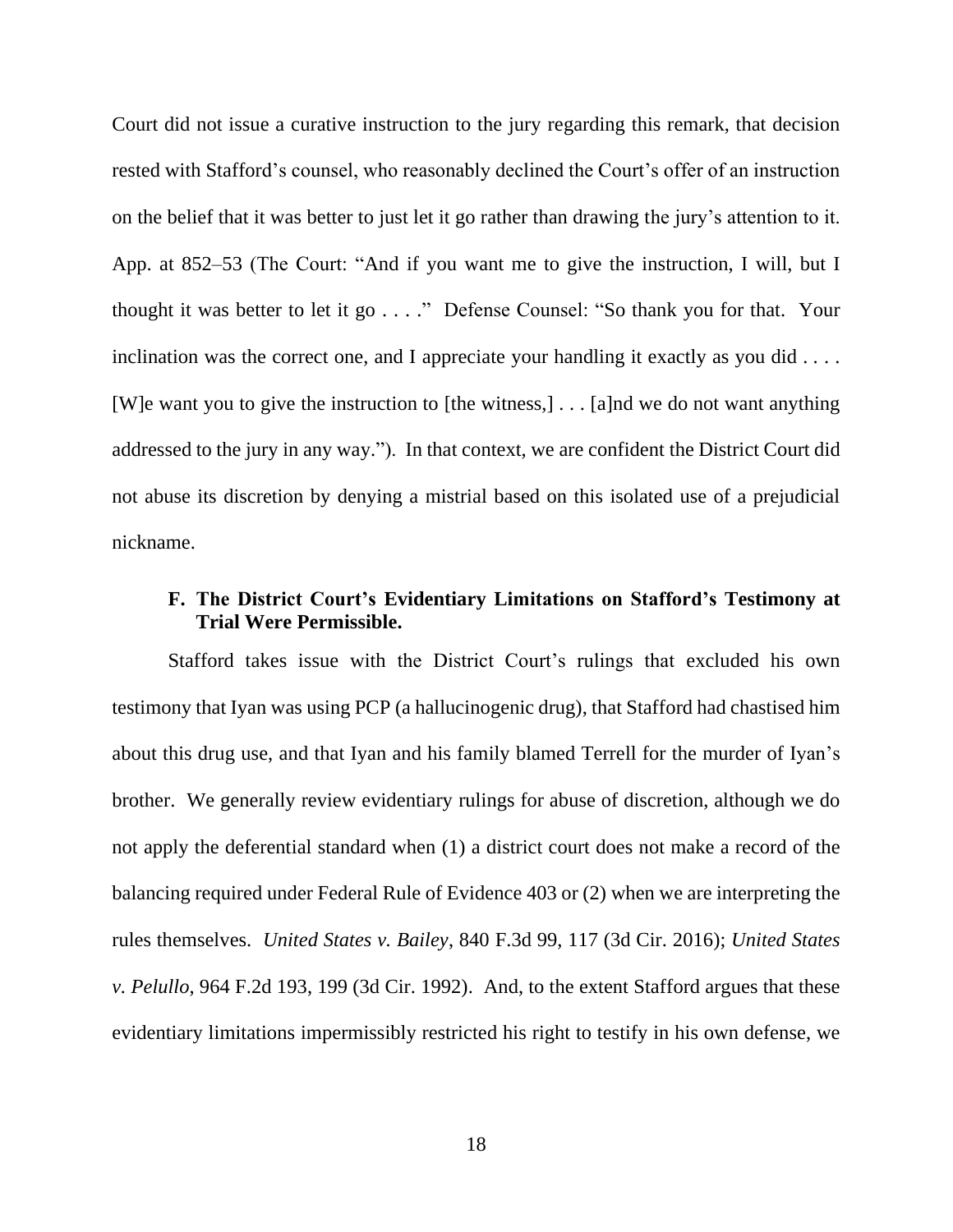exercise plenary review over this purported constitutional violation. *United States v. Leggett*, 162 F.3d 237, 245 (3d Cir. 1998).

The right to testify in one's own defense "has sources in several provisions of the Constitution," as it is "essential to due process of law," a "necessary corollary to the Fifth Amendment's guarantee against compelled testimony," and separately guaranteed by a defendant's Sixth Amendment right to "call witnesses in his favor." *Rock v. Arkansas*, 483 U.S. 44, 51–52 (1987) (internal quotation marks omitted). But while he has a "right to present his own version of events in his own words," "the right to present relevant testimony is not without limitation." *Id.* at 52, 55. It "may, in appropriate cases, bow to accommodate other legitimate interests in the criminal trial process." *Id.* at 55 (internal quotation marks omitted). Evidentiary rules still apply, so courts must "evaluate whether the interests served by a rule justify the limitation imposed on the defendant's constitutional right to testify," and in particular whether the restrictions are "arbitrary or disproportionate to the purposes they are designed to serve." *Id.* at 56.

While we do not imply the existence of a *per se* rule, we note that neutrally applied, well justified, and long-established principles of evidence generally do not violate a defendant's right to testify in his own defense. *See Chambers v. Mississippi*, 410 U.S. 284, 302 (1973) ("In the exercise of this right, the accused, as is required of the State, must comply with established rules of procedure and evidence designed to assure both fairness and reliability in the ascertainment of guilt and innocence."); *United States v. Bifield*, 702 F.2d 342, 350 (2d Cir. 1983) (holding that a defendant's right to testify on his own behalf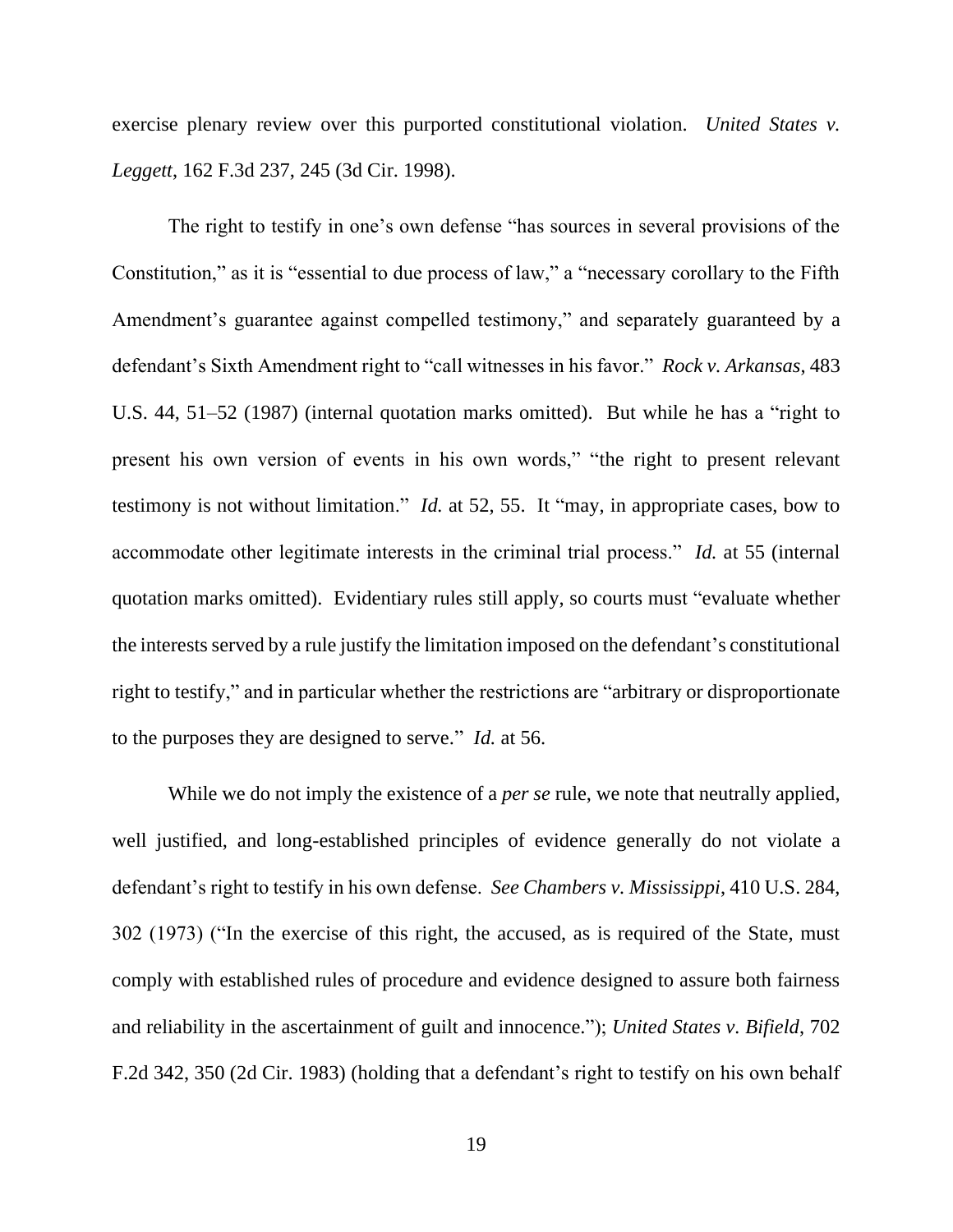"does not entitle him to place before the jury evidence normally inadmissible"). *But see United States v. Pohlot*, 827 F.2d 889, 901 (3d Cir. 1987) (concluding that "[e]videntiary rules that would bar the testimony of the defendant himself . . . need particular justification").

Here, the District Court engaged in on-the-record balancing with respect to Stafford's proposed testimony that Iyan appeared to be high on PCP or that they had an argument over Iyan's purported PCP use. The Court concluded it was only "marginally probative" to the question of Hope's murder, specifically to Stafford's story that the shootout was provoked by a fight between Terrell and Iyan. App. at 2422. And, on the other end of the scale, an accusation that Iyan was "smoking marijuana laced with PCP" was "highly prejudicial and confusing to the jury." *Id.* at 2423.

Next, the Court concluded that Stafford's "testimony about . . . Iyan Williams's motive for shooting Terrell because of the death of his brother is not permitted under 403." App. at 2424. It again engaged in sustained consideration and on-the-record balancing, and even heard from Stafford himself in addition to counsel. For example, the Court barred Stafford from testifying to an altercation he witnessed over a year before Hope's murder between Iyan's brother and Terrell. Considering "how remote it is to the actual motive," requiring "so many inferential leaps," and "how far away it is temporally from the shooting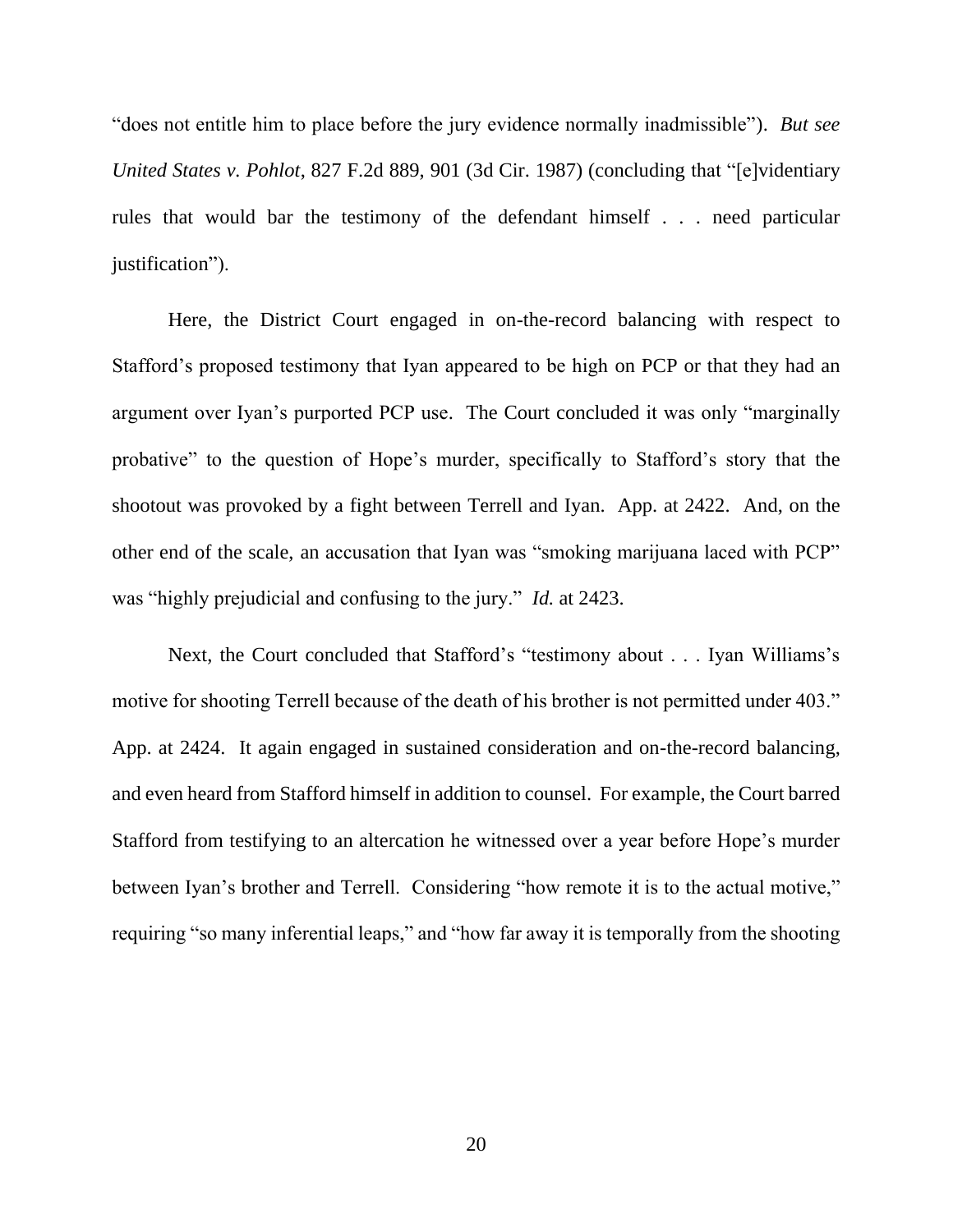at issue," the Court ruled that the "probative value is substantially outweighed by unfair prejudice, confusion of the issues, [and] misleading the jury." App. at 2415.<sup>6</sup>

While these ruling are debatable, we do not conclude that they were an abuse of discretion. They were therefore permissible applications of Federal Rule of Evidence 403, which has the important purpose of excluding evidence that might unduly prejudice or confuse the jury. *See generally Holmes v. South Carolina*, 547 U.S. 319, 326 (2006) ("While the Constitution thus prohibits the exclusion of defense evidence under rules that serve no legitimate purpose or that are disproportionate to the ends that they are asserted to promote, well-established rules of evidence permit trial judges to exclude evidence if its probative value is outweighed by certain other factors such as unfair prejudice, confusion of the issues, or potential to mislead the jury. *See, e.g.*, Fed. Rule Evid. 403.").

We are further reassured that the application of these rules did not prevent Stafford from conveying to the jury the substance of his side of the story. *See generally Gov't of Virgin Island v. Mills*, 956 F.2d 443, 446 (3d Cir. 1992) (holding that exclusion of relevant evidence is not a Sixth Amendment violation unless the defendant can show: "First, that he was deprived of the opportunity to present evidence in his favor; second, that the excluded testimony would have been material and favorable to his defense; and third, that

<sup>&</sup>lt;sup>6</sup> The Court also expressed concerns that some of this evidence was inadmissible as hearsay (to the extent Stafford intended to recount statements made by Iyan's family) and on the ground that it would impermissibly introduce evidence of other uncharged bad acts by Terrell (the murder of Iyan's brother), one of the Government's witnesses. *See, e.g.*, App. at 2413, 2415. Because we affirm based on Rule 403, we need not consider these alternative grounds for excluding Stafford's testimony.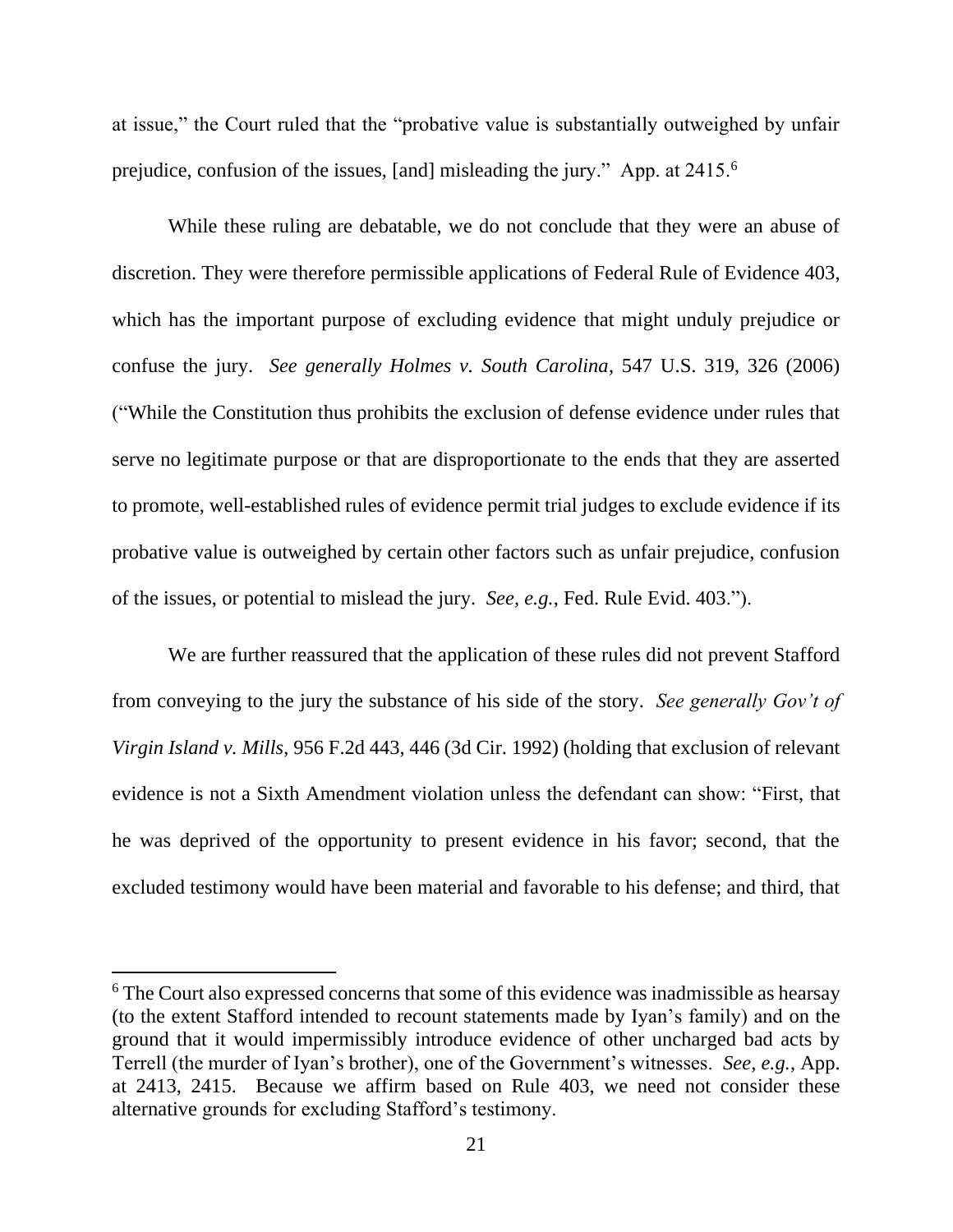the deprivation was arbitrary or disproportionate to any legitimate evidentiary or procedural purpose"). While the District Court did not permit him to testify that he thought Iyan was on PCP specifically, it allowed him to testify that Iyan's "pupils w[ere] dilated," and that "he looked under the influence" from "whatever he was on." App. at 2552. Stafford clearly disputed the Government's theory that he was arguing with Terrell "over some sort of drug deal." App. at 2555. To the contrary, he testified he observed that, when Terrell arrived at the cookout, both Iyan and his mother "got agitated." App. at 2556. Then, according to Stafford's testimony, Iyan "pulled his gun out," and his mother shouted "kill that motherfucker." App. at 2558. In response, Stafford "screamed out, don't shoot, bro, don't shoot." App. at 2560. And not only did Stafford testify that he did not join the shooting, but that he "didn't have a gun at all that day." App. at 2569. While the District Court's rulings forced Stafford to exclude some details, it did so for sound evidentiary reasons, the exclusions did not change the crux of his story, and we are convinced that the details would not have changed the outcome of his case. We conclude that evidentiary rules applied to Stafford's testimony were neither arbitrary nor disproportionate, but rather permissible applications of longstanding rules aimed at important judicial interests. Thus we do not disturb Stafford's convictions on evidentiary or constitutional grounds.

# **G. The Government Provided Sufficient Evidence on the Drug Conspiracy Count.**

Stafford argues that the evidence presented at trial was insufficient to convict him on the drug-conspiracy count. We review sufficiency of this preserved argument *de novo*—that is, with a fresh eye—asking "[w]hether, after viewing the evidence in the light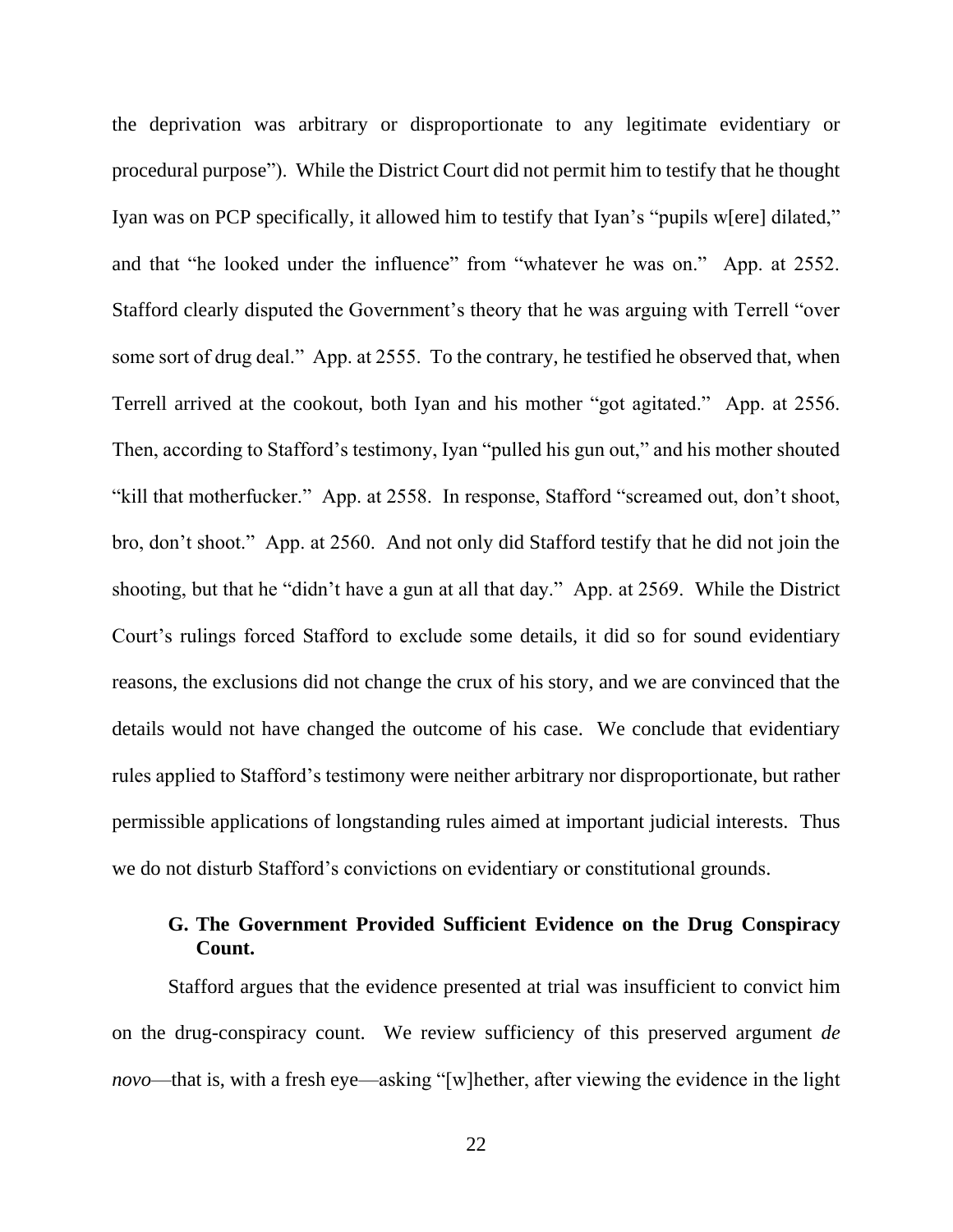most favorable to the government, *any* rational trier of fact could have found the essential elements of the crime beyond a reasonable doubt." *United States v. Caraballo-Rodriguez*, 726 F.3d 418, 424–25 (3d Cir. 2013) (en banc) (internal quotations and citations omitted) (emphasis in original). "In cases of drug-trafficking conspiracy, the verdict must be upheld as long as it does not fall below the threshold of bare rationality." *United States v. Williams*, 974 F.3d 320, 361 (3d Cir. 2020) (internal quotation marks and citation omitted).

Stafford does not dispute that he bought and sold drugs. His contention is centered on whether he was part of a conspiracy to distribute over one kilogram of heroin, arguing that a large amount of heroin found in a house used by his distributor (707 Broadway) was improperly attributed to him because he had nothing to do with that very large stockpile other than sometimes buying from its distributor. Stafford's Br. at 59–62.

Stafford's argument that he was unconnected to the large stockpile is facially colorable. *See, e.g.*, App. at 1882 (testimony by Jamaal Hamilton, a member of the Grape Street Crips, that Stafford was not to his knowledge inside 707 Broadway); *id.* at 2078–79 (testimony by a DEA agent that he never observed Stafford inside or outside 707 Broadway). But, on the other hand, the Government introduced evidence that was sufficient to support a finding that Stafford was involved with a conspiracy to distribute the much larger amount of heroin. *See, e.g.*, App. at 872–74 (testimony that Cureton, the purported manager of 707 Broadway, told a regular buyer of his to "see Stod [an alias of Stafford's] from now on," and that Stafford and Cureton were like brothers); *id.* at 890 (testimony that Cureton was supplying drugs to Stafford); *id.* at 1689, 1935 (testimony that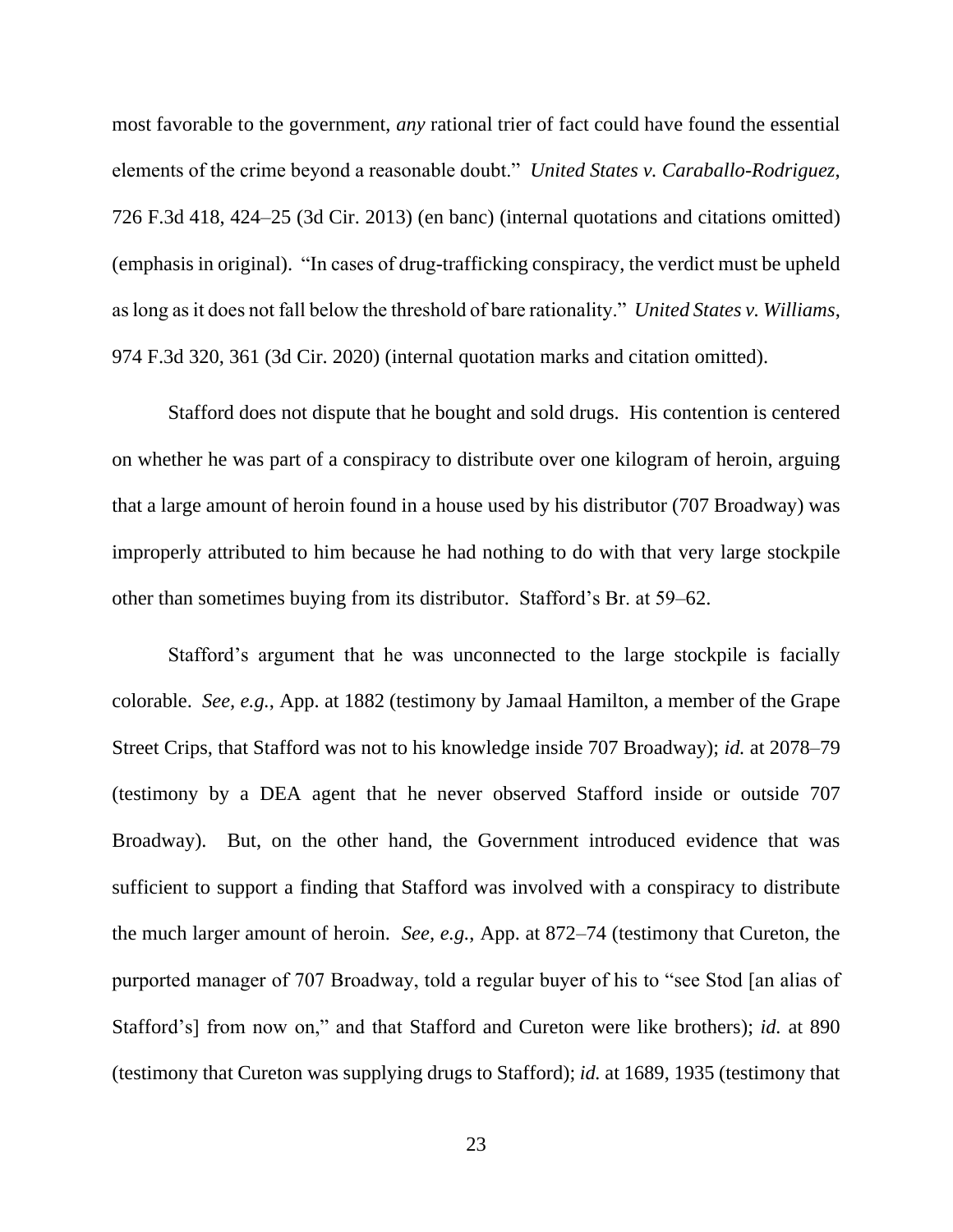the drugs associated with Stafford were stamped "Obamacare in red ink" and that some drugs seized from 707 Broadway were also marked "Obamacare in red ink"); *id.* at 1742 (testimony that Cureton was Stafford's "main supplier"); *id.* at 1776–77 (testimony that although Cureton was not a member, the Grape Street Crips would protect him in exchange for his drug distribution). Stafford took the stand and unambiguously testified that he had nothing "at all" to do with the operation at 707 Broadway and that he never sold drugs with, or bought drugs from, Cureton. *Id*. at 2571–72, 2576. But the jury chose to disbelieve his story and instead believed that of the Government. "Reversing the jury's conclusion simply because another inference is possible—or even equally plausible—is inconsistent with the proper inquiry for review of sufficiency of the evidence challenges." *Caraballo-Rodriguez*, 726 F.3d at 432. So we will not disturb Stafford's conviction on this ground.

#### **H. The Government Provided Sufficient Evidence on the Murder Predicates.**

Finally, Stafford argues that the evidence presented at trial was insufficient to convict him of the RICO and VICAR violations, in particular that Hope's murder was connected with racketeering or the Grape Street Crips. The parties contest whether Stafford properly preserved this argument, which affects whether our review is without deference or for plain error. *See* Gov't Br. at 36; Stafford's Br. at 64. But the standard of review we apply makes little difference here, as we conclude there was no error (and thus there can also be no plain error).

Stafford does not meaningfully contest most of the elements required for a RICO or VICAR conviction, but instead makes a narrow argument: the murder of Hope Williams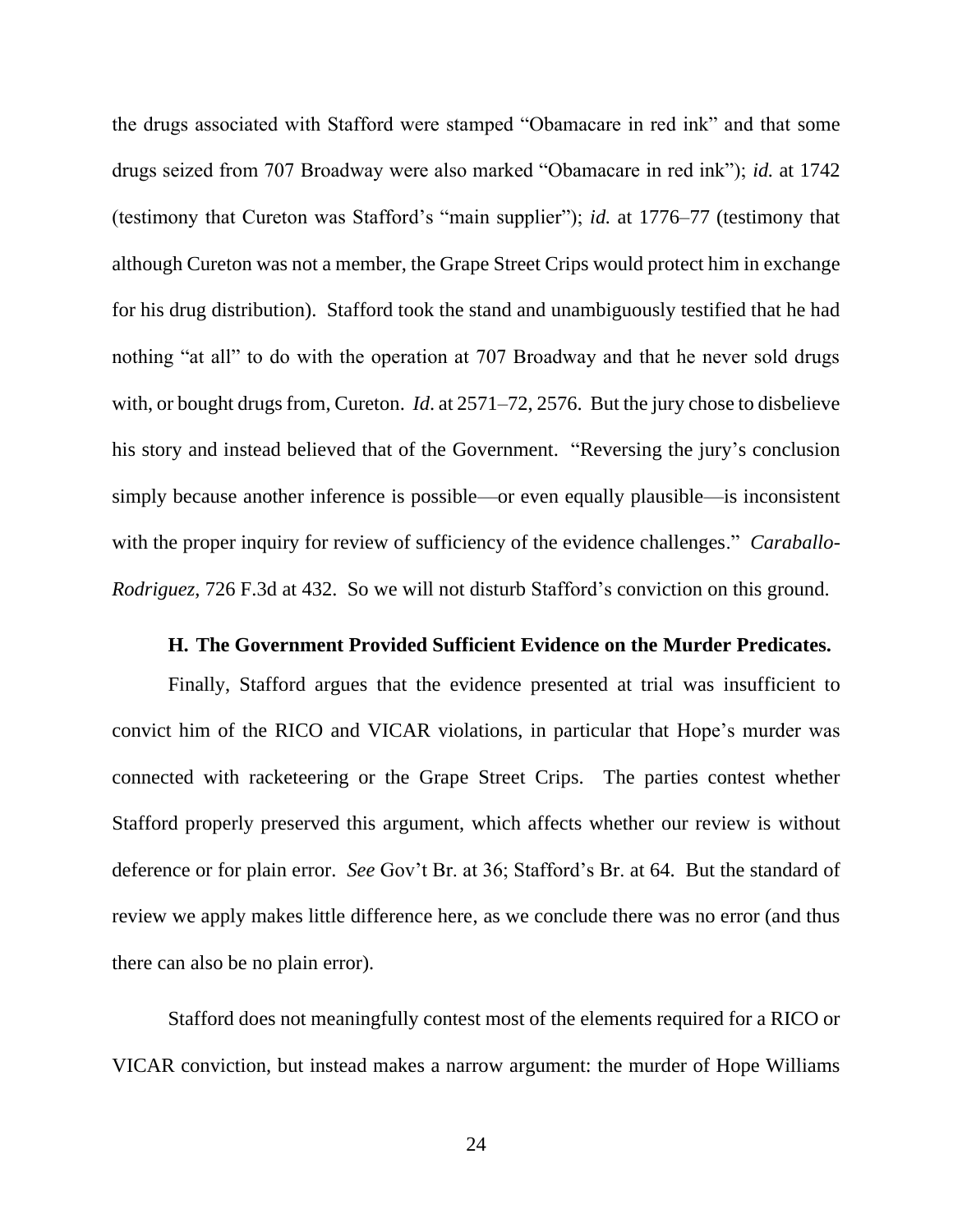was not in furtherance of racketeering. *See generally United States v. Irizarry*, 341 F.3d 273, 304 (3d Cir. 2003) ("The district court also instructed the jury in accordance with our precedent, that the government may establish this element by showing either (1) the defendant is enabled to commit the predicate offenses solely by virtue of his position in the enterprise or involvement in or control over the affairs of the enterprise or (2) the predicate offenses are related to the activities of that enterprise." (internal quotation marks omitted)).

Stafford argues that Hope's murder was simply a "man thing," where one person provoked a fight and the others responded in self-defense, having nothing to do with the gang. Stafford's Br. at 64 (quoting App. at 1878). He points to evidence in the record that could support this theory. *See, e.g.*, App. at 1877–78 (testimony that "if somebody does you wrong, you wanted to be able to retaliate," which is part of "[b]eing a man" in Stafford's neighborhood); *id.* at 1083–84 (testimony that guns were procured at Terrell's suggestion, not Stafford's). This is a facially colorable argument, and the jury was free to consider it. But to the extent that Stafford suggests that this fight within the gang (as opposed to fights among gangs) actually hurt the group, rather than further its racketeering purpose, we are not persuaded. On the contrary, "a defendant can commit a predicate act that is detrimental to the enterprise so long as the evidence establishes the requisite nexus between the predicate act and the enterprise." *Irizarry*, 341 F.3d at 304. Here, the Government offered several pieces of evidence linking the shooting that killed Hope and the gang. *See, e.g.*, App. at 900 (testimony that Williams worked as a drug runner for Stafford); *id.* at 919 (testimony that Stafford wanted to confront Iyan about some money